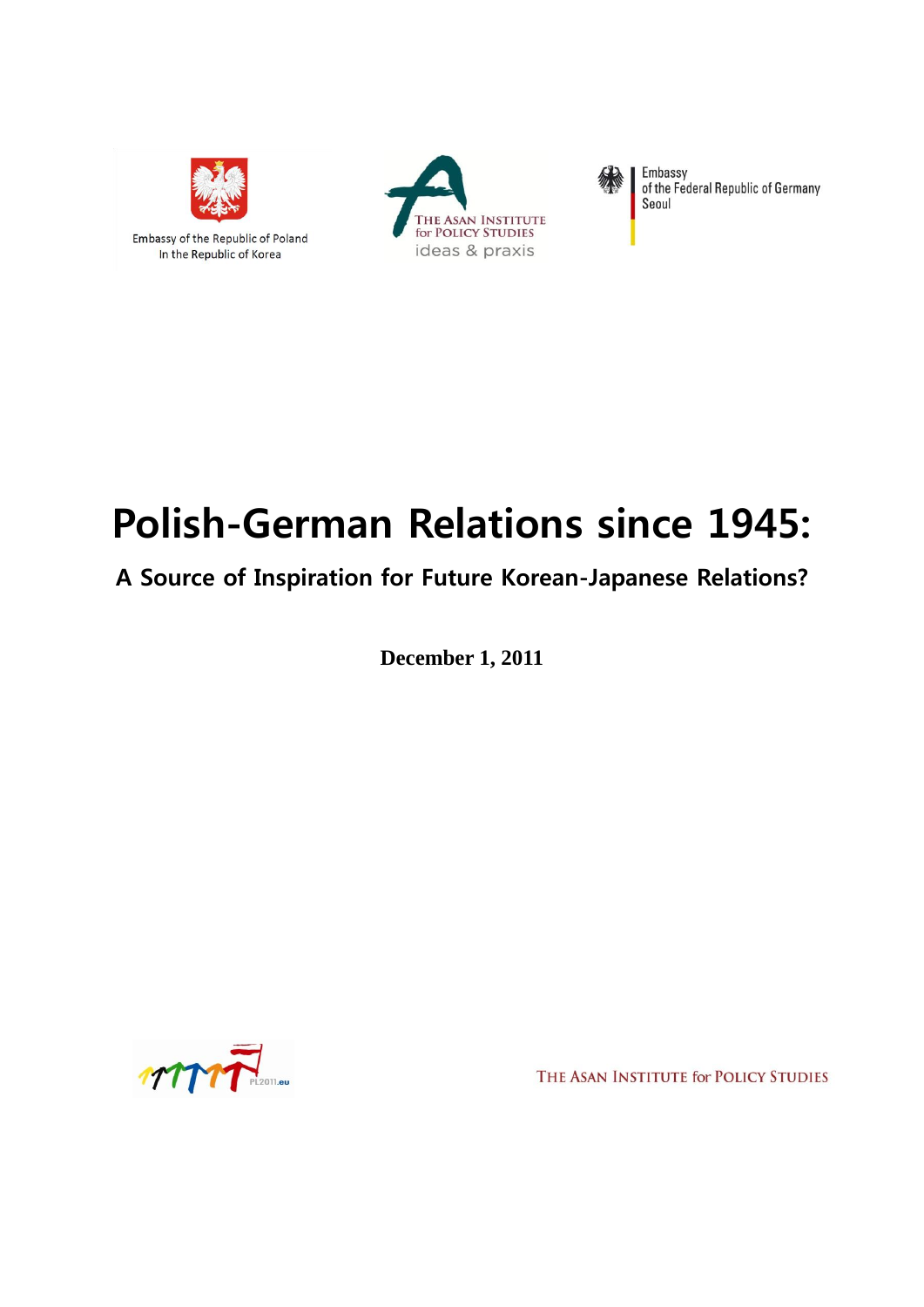# **[Session**Ⅰ**-2]**

# **Klaus Hänsch**

# **Speaking points**

My life is personally and politically closely connected with Polish-German relations since 1945. Born in a part of Germany which is now part of Poland, I was, as one of the leading Members of the European Parliament, responsible for the EU-enlargement-policy towards Central and Eastern European countries which brought me into close contact with polish matters, politicians and people.

Polish-German Relations since 1945 cannot be understood without a pertinent look on history before 1945. There is nothing in European in history of the last thousand years, revolutions and restorations, Christianisation and Stalinisation, rivalry and conflict, state building and state destroying, glare and glory as well as suffering and scare, to which Poland was not closely related to. And so it was with Germany. History divides and history unites.

Historical truth and political trust: Germany had to accept that the result of the war and the extinction policy which it had started against Poland was the irrevocable loss of its eastern territories to Poland. And Poland had to accept that those territories had a centuries long German history. Nobody in Poland and in Germany can undo what has been done before, in and after the war. But but both people do no longer live in the forties and fifties of the last century.

Security and credibility: First, the end of any irredentism in politics and propaganda in Germany, as well as the official and private belief in that end in Poland. Second, both countries are members in the same military and political alliance – NATO – under American leadership. For the first time in history Poland and Germany belong to the same camp.

Mutual cooperation and integration: EU-membership of both countries is merging different remembrances and different interests into common projects. After the self-liberalization of the polish People, led by Solidarnosc, freedom, democracy, rule of law and market economy took place in Poland as it has been the case in Germany since forty years. Common values are the basis for mutual understanding of politicians and people.

Reconciliation needs political courage seizing a historical occasion to start a long lasting process and the patience to fuel it for a long time. And it needs to succeed in the most difficult undertaking – to overcome our mutual prejudices.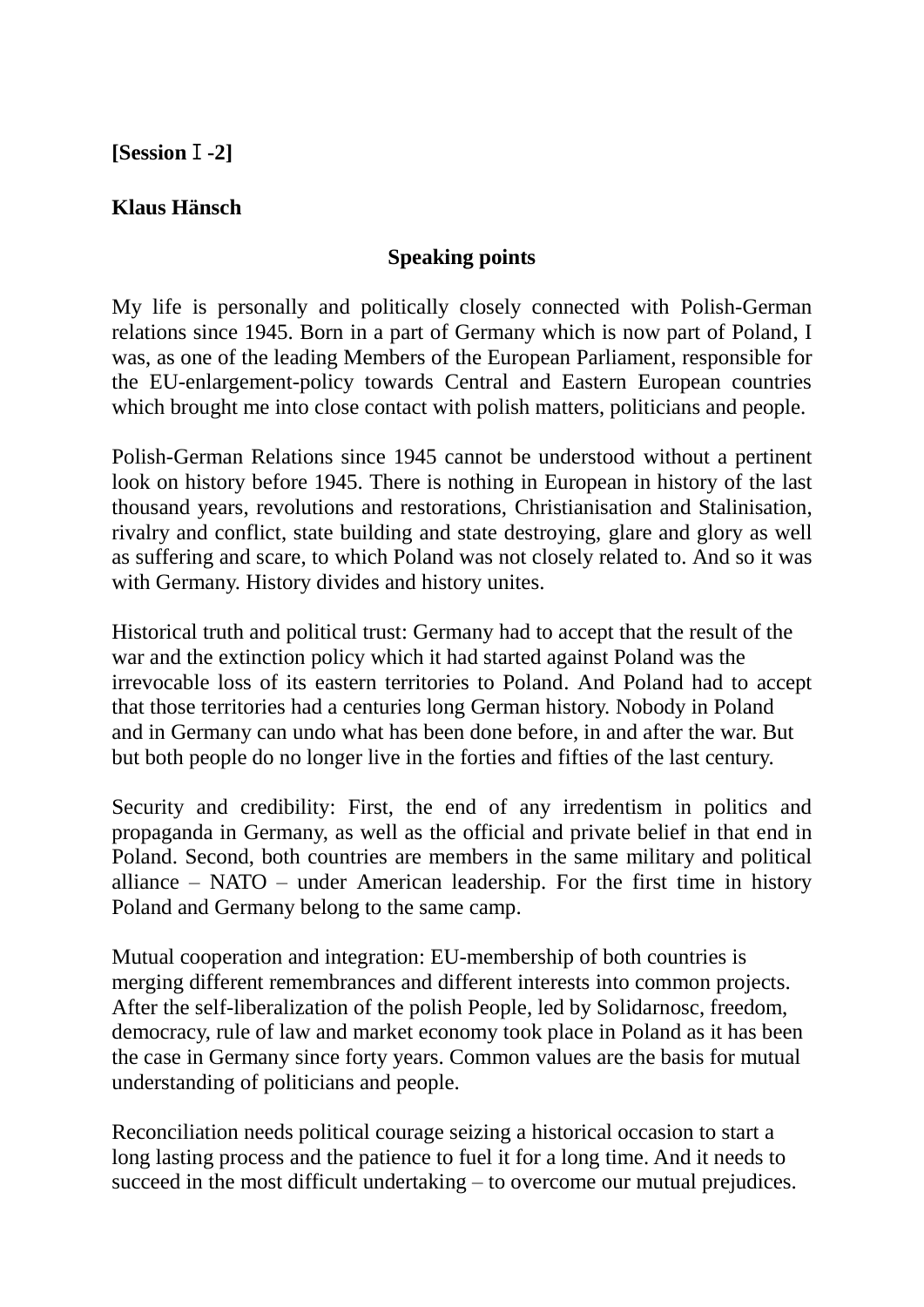$[Session II-1]$ 

### **VIDEO MESSAGE Old threats and new opportunities**

#### **20 years of relations between the democratic and free Poland and Germany**

#### **by Prof. Irena Lipowicz, Human Rights Defender of the republic of Poland**

Can one imagine a situation that could be more conducive to conflict than the relations between Poles and Germans after the end of World War II? The Polish, looking at the situation from the perspective of their ruined country, were aware of the extent of tragedy. From the very beginning of the war, they fought against Hitler and his army, survived the nightmare of German occupation and were treated as "subhumans." In total, Poland lost 20% of its population, including nearly the entire Jewish community and the majority of its elites, murdered systematically because of their level of education following the implementation of "Generalplan Ost." The majority of Nazi death camps, with Auschwitz at the forefront, were set up in the territory of Poland, because the country was home to the majority of those who were supposed to be liquidated by the Nazis. MOREOVER, after the war Poland, formally a member of the anti-Hitler coalition, was immediately "handed over to Stalin" by its coalition partners FOLLOWING THE YALTA TREATY. CERTAINLY, the breaking of border barriers in AT THE BEGINNING OF THE WAR and the Ribbentrop-Molotov Pact marked for the Polish the BEGINNING of a series of great tragedies, which included the Soviet occupation and crimes. It was, therefore, a bitter victory, and the blame for the disaster was generally attributed to Germans.

Germans, on their part, had the feeling of deep moral failure and suffered the loss of a great part of their territory. The decision concerning the DRAMATIC SHIFT of borderlines was made by the Allies and Stalin and had two crucial consequences: on the one hand Poles were chased out of the territory taken over by the USSR (or fled themselves from the war area), while on the other hand in the eyes of Germans, Poles were the new and foreign "hosts" who lived in their towns and villages, and sometimes evicted the former inhabitants who remained there after the march of the Red Army – *nota bene*, an atrocious experience for German civilians.

The conflict was therefore long-lasting and strong. Moreover, it was fuelled by Prussian and anti-Polish negative stereotypes rooted in the 19<sup>th</sup> century after Prussia occupied a large part of Poland for over a century. Also in Poland existed anti-German stereotypes understood in the light of the terrible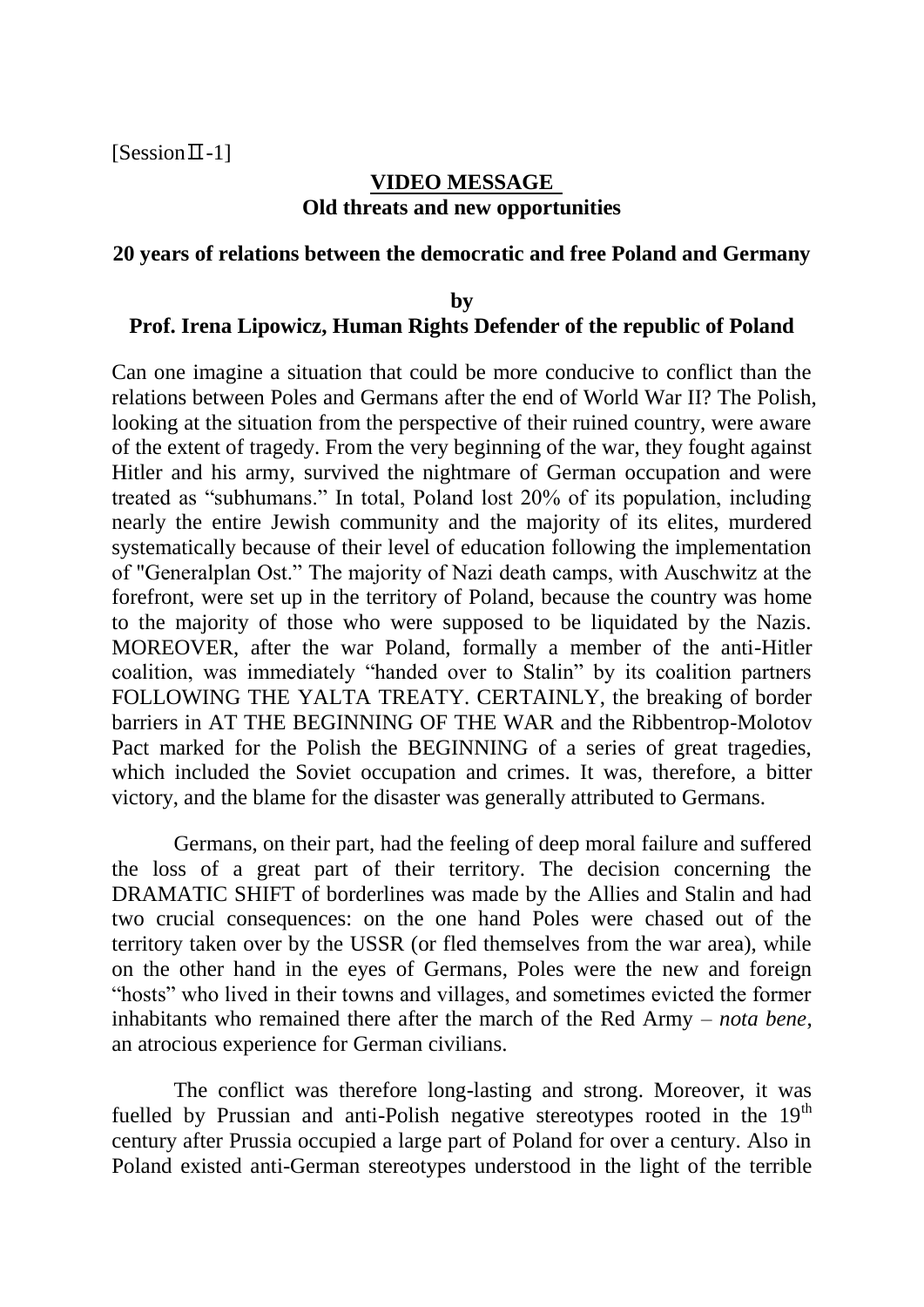war experience. These traditional anti-Polish prejudices, were reinforced by the economic slump of the Communist system and the parallel economic growth of West Germany.

Bilateral relations between both countries and their governments were put on hold for a very long time, welcomed by Stalin who decided to move the western borders of Poland. The USSR was supposed to be the hated, but sole "security guarantee" for the millions of Poles in the Western Territory who feared that they would lose their home again. At the same time, West Germany followed the conservative public (CDU) and the Federation of the Expellees and postponed for a long time the signing of the frontier treaty recognizing the outcome of World War II. The stance of German left-wing party (SPD) did not bring any solution or a real breakthrough as *Realpolitik*. Poland remained the eternal social-democratic "complex." Even though the repeated, bloody suppression of workers' protests showed the true colours of the system, the political opposition was not overtly supported because Germany feared that it would put in danger the warming up of its relations with the USSR. Many members of left-wing electorate had their roots in many Polish cities, formerly belonging to Germany.

Such a stark conflict requires an international organisation, e.g. the United Nations, to mediate in very long diplomatic negotiations. However, as you know this was completely impossible in the world hopelessly divided between two hostile blocks, the east and the west. At this point, the third actor: the church, mostly the Catholic Church in Poland and the Evangelic and Catholic Church in Germany, entered the stage of history.

At the beginning, the reconciliation process did not bring about a discussion on the treaty, norms or guilt, but was rather a series of symbolic gestures that laid the axiological fundament of mutual relations. I do not wish to quote historical facts here, but rather indicate a number of tools and forms of action, which may seem at first sight bizarre or irrational in the diplomatic world. Among these actions were a letter of Polish bishops, a pilgrimage, the symbolic act of cleaning the premises of the Auschwitz Museum by a group of young Germans, discussions among Christian intellectuals or a group of German youth who secretly arrived in Poland with group of pilgrims in order to meet Bishop Karol Wojtyla, later the Pope. Such were the modest beginnings of the reconciliation.

What can we learn from this story today? It shows the power of social activities and the power of the individual"s sense of obligation. It proves that non-governmental organizations (foundations, associations) can operate today on a larger scale, focus on fashionable research analyses, closed debates and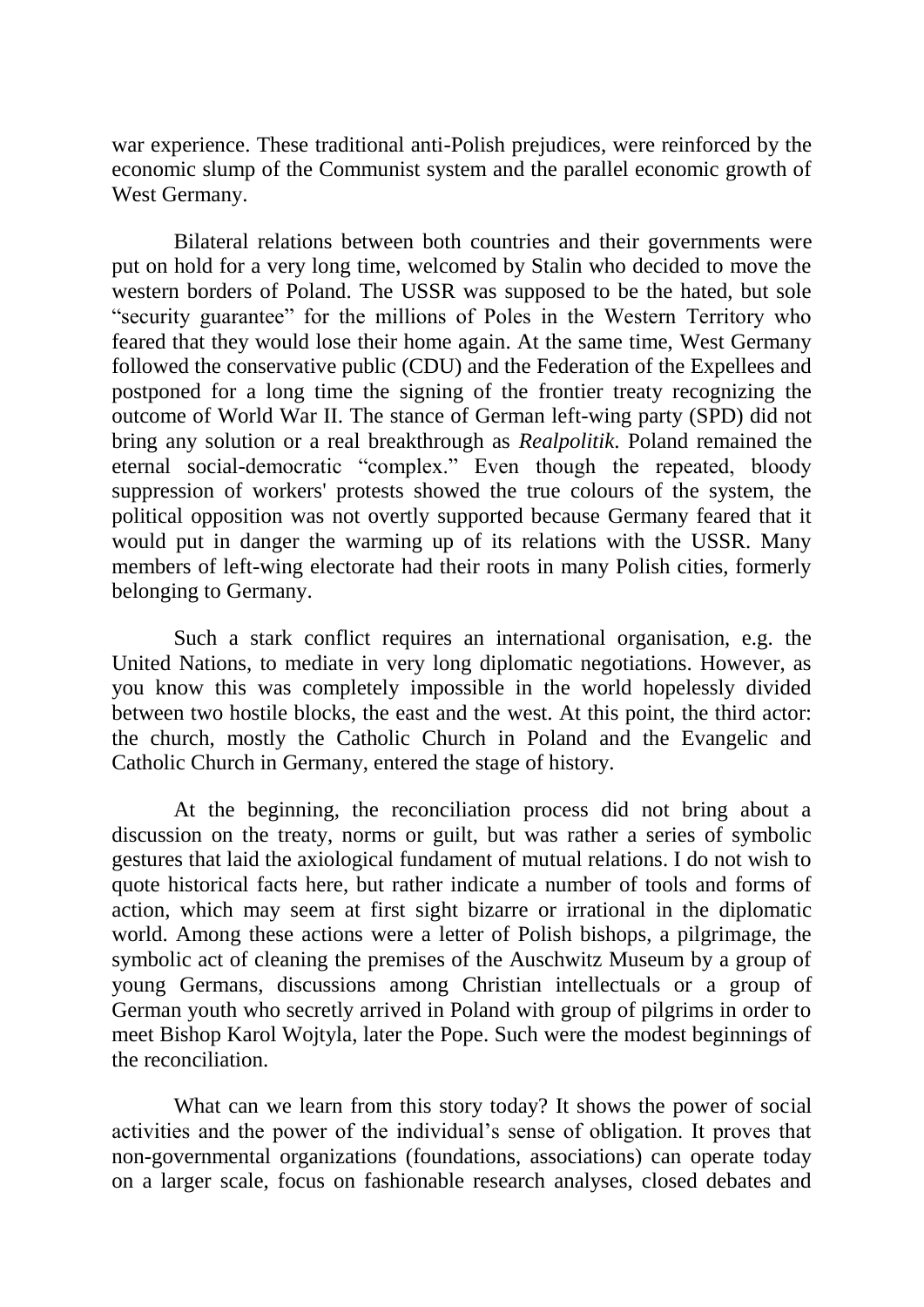popular "events." They do not have to replace the state – which finally, following the advent of political freedom, resumed their normal activities – but can and should change societies. Such change is constantly needed.

The first attempt, undertaken in the 1960s by Cardinal Wyszynski (with his historical statement "we forgive and beg forgiveness") provoked an initial outcry of protest in the Polish society, for whom the memory of the war crimes committed by Wehrmacht and the SS, and the consistent extermination of millions of civilians, was still very vivid. Communist authorities considered the protest a good opportunity for political legitimization and organized a real propagandist witch-hunt. However, Cardinal Wyszynski's second attempt proved successful. The Polish society trusted the Church and took the direction indicated by it, even though it was not, at the time, fully understood.

The response of the German Church to the historical reconciliation letter from Polish bishops was initially regarded as disappointing and considered too cold and restrained. However, the German Church had to face a fierce opposition of those who did not wish to surrender their former territories, and certainly did not want to ask Poles for forgiveness. In one of the conversations I had with German Cardinal Sterzinsky he mentioned an astonishing wave of hatred directed at him. It's worth mentioning that the Pope Benedict XVI was among the ones singing the letter. Luckily, also in this case the second attempt proved successful.

This story shows us that the first failure of an important social action is not critical, and that it should even be considered as part of the process of solving a long-lasting conflict; a wave of negative emotions must be endured. From the historical point of view, the most important merit of both Churches was not their first attempt, but rather their endurance and resistance to the "social storm" and the pursuit of actions. We should learn from this example.

What contributes to reconciliation today?

First of all – let's **institutionalize**!. Poland and Germany co-funded two large independent institutions: the Foundation for Polish-German Cooperation and the Youth Cooperation Foundation, which finance mutual activities. Even if the amount generated in this manner seems minor, it is more attainable than any funds from European sources. The purpose of the foundations consists in providing support to Polish-German projects: meetings, actions aimed at creating partnerships, cooperation of local authorities and other institutions, promoting German language and culture in Poland, and Polish language and culture in Germany. It should also be noted that foundations undertake actions that are aimed at supporting economic relations between Poland and Germany,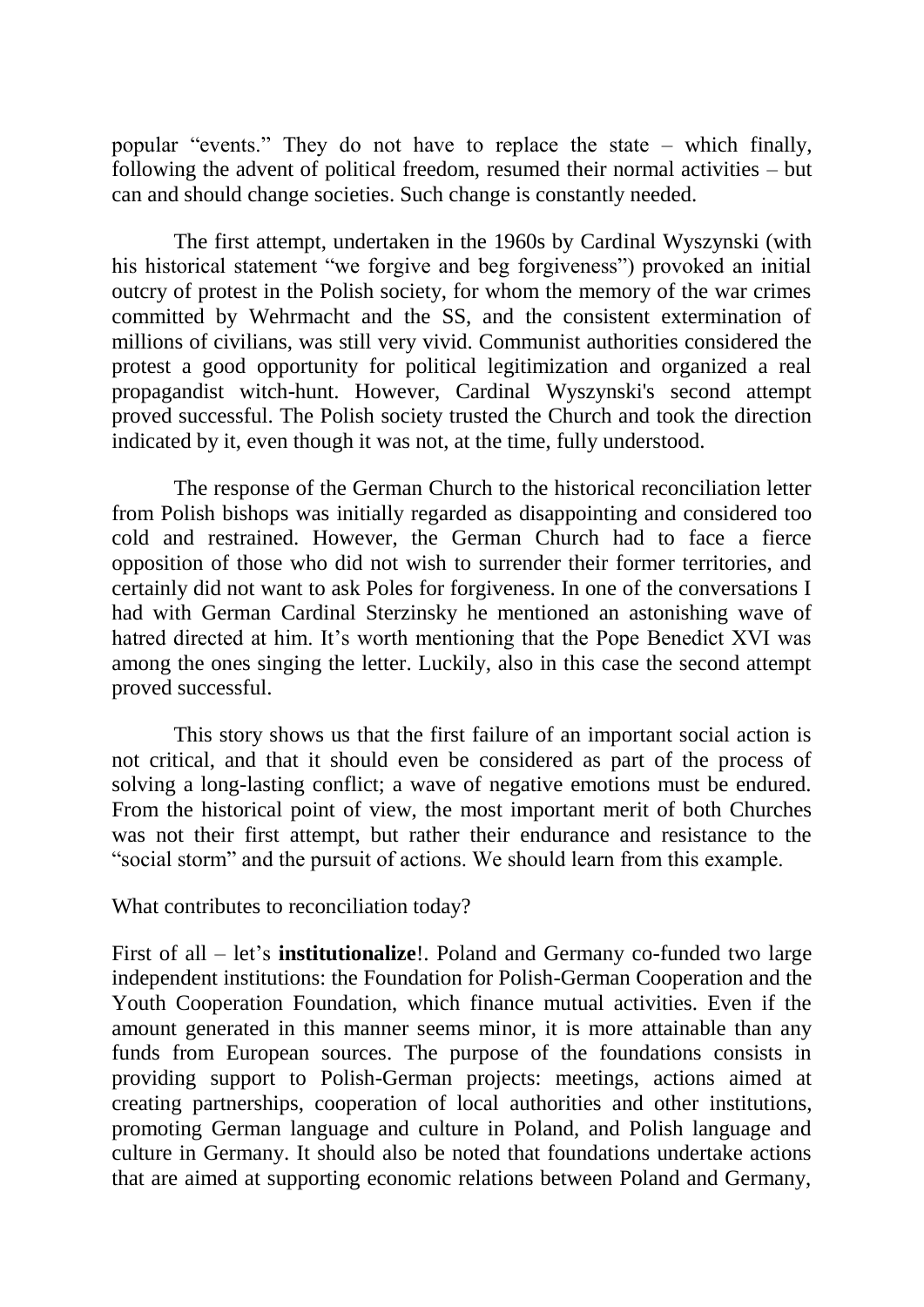in particular educational activities, seminars and conferences. An important aspect of this work is the protection of common cultural heritage. Moreover, the Foundation initiates and finances its own projects. Also a network was created which deals with the relieving the atrocious historical burden.

Secondly – reconciliation actions have no final target. It is a series of actions, a patient fight against stereotypes and hostility which will never be fully achieved. The recent tragic events (the mass murder) in Norway or, more importantly, their social background, show that the fight for the souls of new generations will never cease, and that we must continue to explain and convince. Indifference is not conducive to stable peace. A part of this understanding of reconciliation is the establishing of German – Polish team working on a common history school coursebook.

Thirdly – maintaining the civic character of the reconciliation process. The reapprochement of the two nations cannot result solely from actions undertaken by state administration and it is important that local authorities help, or even initiate and co-organize this process. At the same time, it is important to ensure that mutual relations are not subject to excessive bureaucracy. Ceremonial meetings that are deprived of any deeper meaning and limited to mutual declarations of good intentions do more harm than good, particularly in the eyes of the young generation, as they create the impression of empty promises. Projects submitted to the Foundation for Polish-German Cooperation clearly indicate the need for concrete actions, for instance more satisfying results in terms of mutual recognition and respect were observed as the result of organizing a joint concert, competitions of fire brigades or journalism workshops for the youth. It is also relatively easy to reach a desirable level of results in cross-border projects carried out by neighbouring communes from the two countries. However, even in this respect there have been unpleasant surprises. It is obviously more difficult to undertake concrete actions with the distance of several hundred kilometres, but it is possible when cooperation is carried out in the professional domain, and when contacts are based on common interests and competences of individuals and companies. A certain degree of specialization seems necessary when it comes to organizing contacts between Polish and German youth. General meetings are far less popular than horseriding, sport, dance or journalism camps. They provide a great opportunity for counteracting routine and a certain professional burnout.

Apart from concrete actions, it is important to constantly re-define contemporary challenges and all forms of cooperation connected with them. Times, people and economy change fast, and therefore it is important to look for new opportunities for UNDERSTANDING in new conditions (for instance, new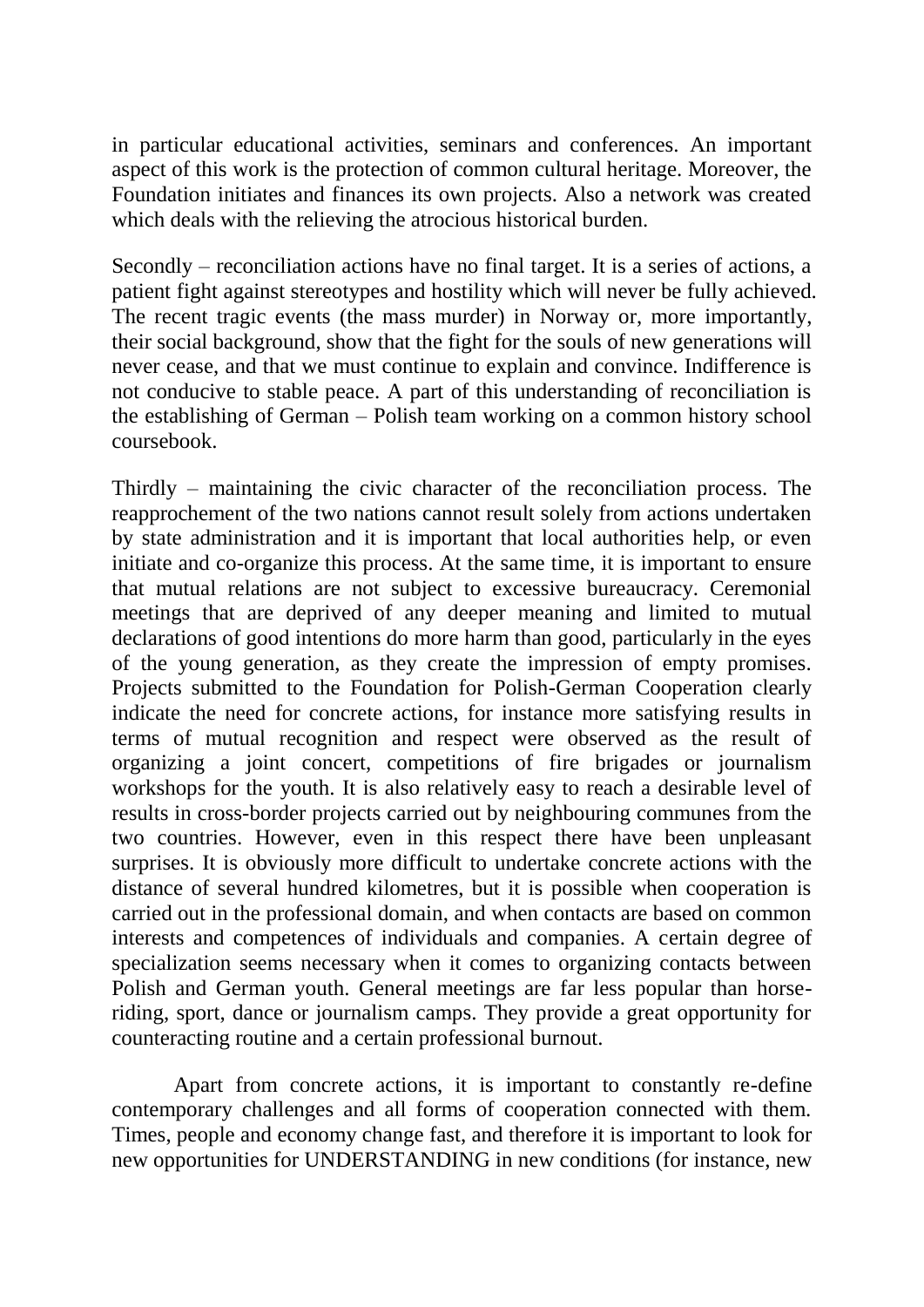attitude to teaching Polish in German schools in the situation of opening the labour market) and define new, potential fields of conflict (for instance, a debate with German trade unions, also in relation to the opening of the labour market).

It is particularly important to monitor any threats posed by any extremist political movements, even of minor importance, and to discuss common positive values with the youth. In this respect, a debate on positive values: freedom, dignity, justice or democracy in Polish-German relations is more constructive than a defensive debate on potential threats such as racism and xenophobia. Naturally, the question of racism that violates human dignity will always be a BASIC element of a larger debate. It is, however, important to show first of all the desired situation, and only later any deviations from it, and not the other way round.

We should now aim at strengthening the process of Polish-German reconciliation and immunize it against future threats. Common perception of reconciliation as a success story of Poles and Germans over the past 30 years should be conducive to it. Polish and German diplomacy can use is as a subject of joint presentations. Scientific reflection should also be expanded. Even though the number of historical academic works on Polish-German reconciliation is constantly growing, we still know very little about it from the point of view of social psychology and the sociology of social conflicts. Political science has also not explored the subject FULLY. The most interesting, however, would be the analysis of the problem from the point of view of the idea of mediation and identification of specific mediators, that is social leaders on the central and local level.

I wish to conclude my speech with a remark on the role of action undertaken on the "local level" in both countries. I believe that we live our lives on the local level, even if one lives and works in a capital city. This is why in the process of making Polish-German reconciliation durable and significant, the key role should be played by local governments. Any initiatives and groups of social leaders should come from particular regions and it is the latter that will determine the quality of our neighbourly relations.

 $[Session II-2]$ 

# **Albrecht Lempp**

#### **Talking points**

**1) The history of Polish-German relations after the 2nd World War can roughly be divided into 3 periods:**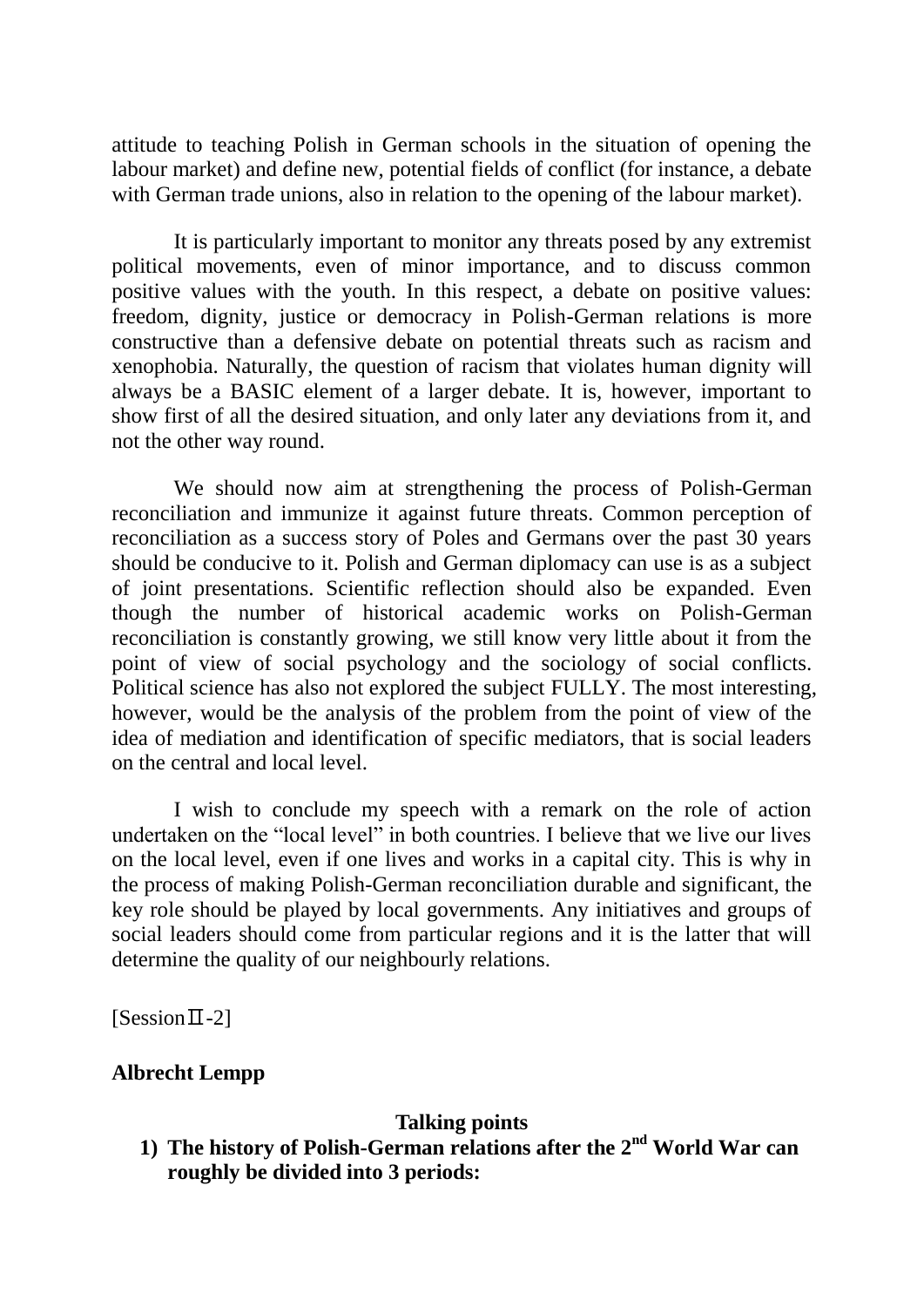- a) 1945-1965 "Zero"-period, no significant contacts and developments (St. Stomma)
- b) 1965-1989 "Laying the grounds for a dialogue of reconciliation"
	- The Letter of the Polish Bishops to their German Brothers (1965);
	- The "Ostpolitik" of Willy Brandt (1970) bringing a new perspective to the Polish-German relations;
	- The Polish-German schoolbook committee, 1972 (Georg-Eckert-Insitute);
	- Beginning of more intense economic and social exchange (Jumbo loan, church organizations).
	- The first twin-city partnership (Bremen and Gdansk in 1975);
	- A surge of help going to Poland starting in 1980/81 ("packages of solidarity");
	- The Polish help to refugees from GDR in the fall of 1989 ("Tschüss DDR")

First without and starting with Brandt´s Ostpolitik with the backing of the (West)German government individual people started to set up channels of communication between Poland and Germany – often with the help of church organizations and, on the side of Germany, based on a feeling of guilt for what Germans did to Poles during the  $2<sup>nd</sup>$  World War. Politics was aimed at overcoming the East-West division (political dimension), while society and individual people were driven by a wish for reconciliation (moral dimension).

- c) 1989-now
	- The 2 dimensions merge into one. Politically and economically trust becomes the key word on the road to normalization.
	- The end of the East-West division and the unification of Germany open up a multitude of opportunities for cooperation and dialogue.
	- The process of reconciliation becomes "institutionalized" and statefinanced:
		- o Border Treaty
		- o Neighborhood Treaty
		- o Institute for the Exchange of Young People
		- o Foundation for Polish-German Co-Operation
		- o Foundation "Remembrance, Responsibility, Future"
		- o German Historic Institute in Warsaw; Polish Historic Institute in Berlin
		- o Treaty of the two states and the real beginning of the reconciliation politics due to the equal status of the societies in both countries in terms of freedom and other social aspects;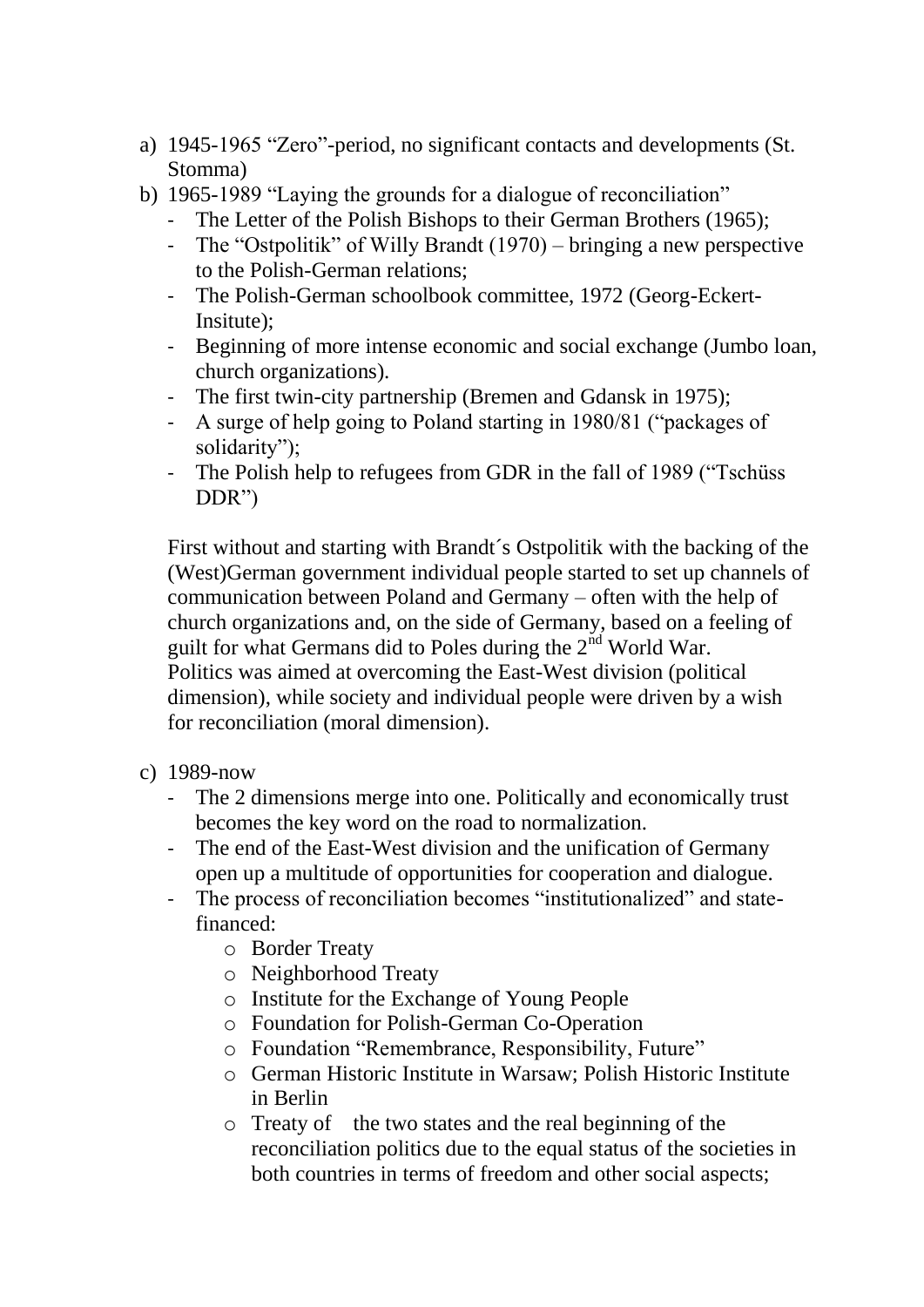- o German-Polish Forum
- o German and Polish government representative for German-Polish affairs and many other bilateral initiatives.

# **2) The Foundation for Polish-German Co-Operation in the process of reconciliation**

- Origins of the Foundation
- 10,000 projects over the period of 20 years
- The "joint cultural heritage" as a concept to preserve historic monuments and build identity
- Ready to compromise on an everyday basis.

# **3) Important characteristics:**

- a) A complex and time-consuming process;
- b) Trust as a basis for reconciliation;
- c) The interaction of civil society and government politics;
- d) Where do we go from here? Who decides that the end of this process has been reached? What kind of dialogue on what issues will be led in the future?

 $[Session II - 3]$ 

# **Jerzy Sułek**

# **Polish-German Reconciliation after the Second World War – in the Context of Korean-Japanese Relations**

I. Introductory remarks

Ladies and Gentlemen,

1. I would like to begin my speech with a short answer to the simple question of why, at my advanced age, I decided to make such a long journey to take part in today"s conference. For many years I have treated reconciliation between Poles and Germans as my personal mission in life. I have dedicated long years of teaching to this goal, as well as my diplomatic career and even my family life (ten years ago my daughter married a German, and I thus acquired a "German son"). My activities have not gone unnoticed in Poland and in Germany, as is proven by the high state awards I have received – from the president of Germany in 2002 and from the president of Poland in 2005. I would be very pleased if my experience with Polish-German relations could serve other countries as well: for instance, for Korean and Japanese relations.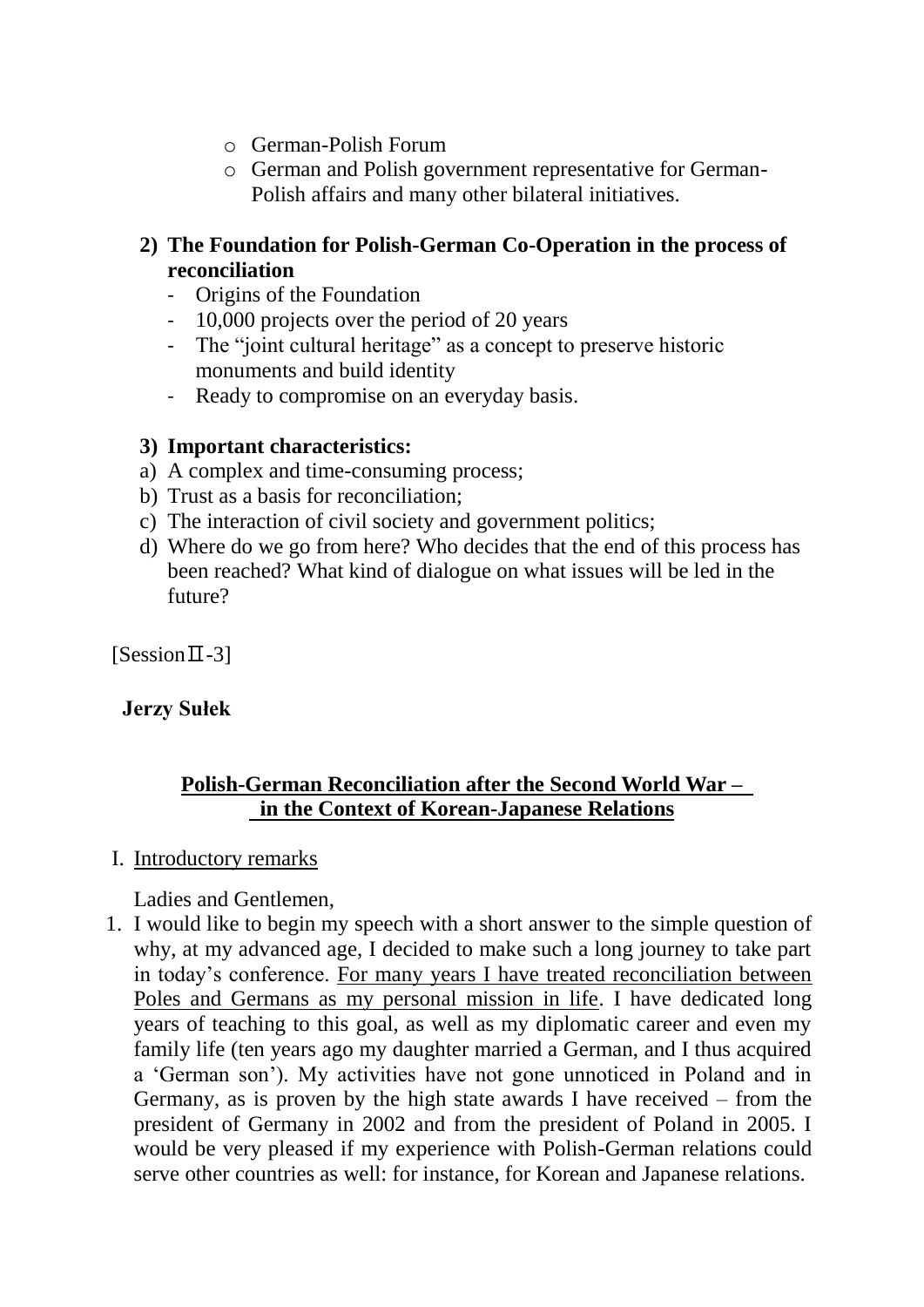- 2. The reconciliation of states or nations that have repeatedly fought each other in local, regional or world wars is one of the recurring phenomena of human history. After the Second World War as well, this phenomenon could be observed at numerous points around the globe. However, in many cases, attempts at reconciliation were unsuccessful, ineffective or short-lived. On the other hand, in contemporary European history, there are two instances of reconciliation that could be considered model, in my opinion. They show that the friendly coexistence of states that once considered themselves "eternal" enemies is possible. In both cases, the states were able to reconcile in spite of the suffering, injuries, and biological and material losses of the Second World War. The best example is generally considered today to be the reconciliation between France and Germany. A similar example is the reconciliation between Poland and Germany: in contrast to the French and German case, this example is not well known to international public opinion or to the political and academic elites of other countries. And it"s too bad, because many conclusions that might be useful to other states or nations – including on the Asian continent – could be drawn from the example of post-war Polish-German reconciliation.
- 3. I am not currently fulfilling any official function; I am speaking as a private person.
- 4. The conference organisers have intentionally chosen for the second panel a topic consisting of two terms: on the one hand, there is "**historical experience**' and on the other, '**political rapprochement**'. I would like to go a little further, however – I would like us to consider a third term: namely, "**reconciliation**" in Polish-German relations. For the sake of my argument, I would like to define 'political rapprochement' between states and nations after armed conflict (as in Polish-German relations and Korean-Japanese relations after 1945) as the 'minimal solution' (a 'mini-goal') while "reconciliation" should then be defined as the "maximal solution" (the "maxigoal"). It is indisputable, I believe, that the departure point for both solutions, every time, must be the historical experience of the given states or nations, including their experience of the Second World War. **In other words, whether the parties are aiming "only" for political rapprochement or for actual reconciliation, they will have to address the legacy of the past.** From the examples of relations between many states after 1945 – not only Poland and Germany or Korea and Japan, but also Germany and Russia, France and Germany, Japan and the USA, etc.  $-$  it is evident that historical experience can be very difficult to get over: almost always, in spite of the passage of many years, the past is a serious barrier in the process of arranging relations in the present. In those instances where states – such as France and Germany or Poland and Germany – have decided to work for reconciliation, the absolute imperative was to overcome the painful past. Such an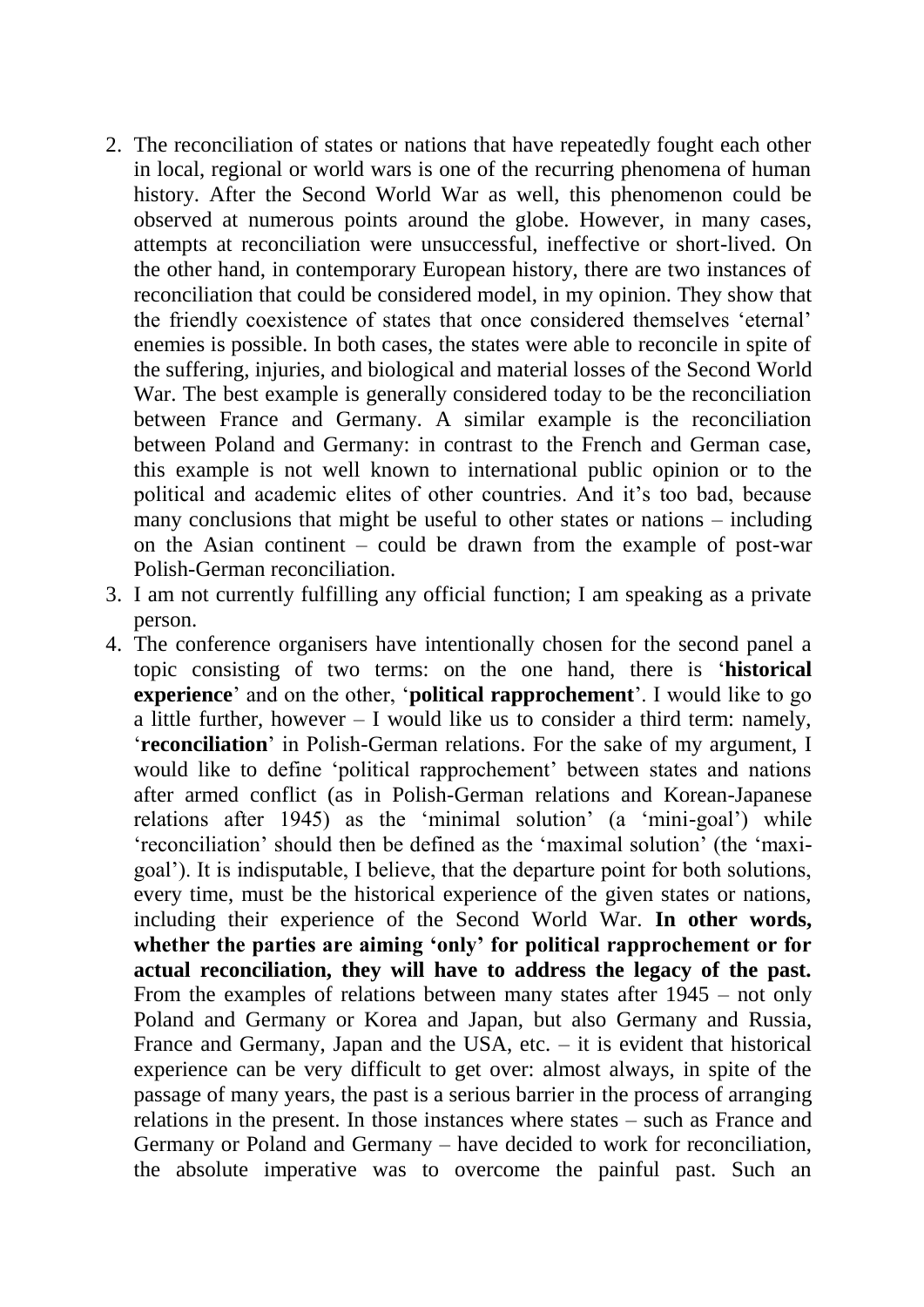undertaking can not always be fully realised. Even after years of implementing a reconciliation policy in practice, the "**historical experience"**  will still return fairly often and in spite of many undoubted achievements in the reconciliation process, **the past will continue to weigh on current cooperation**. However, in the reconciliation model, historical experience gradually loses its significance and recedes into the background. This is visible in Germany"s relations with France, and in recent years, with Poland as well. Reconciliation leads to growing cooperation in all areas. Cooperation has become the main trend and is decidedly dominant in the development of these countries" mutual relations and also in their approach to current international problems.

Another situation is observable in the "minimal solution". Here too though, the political rapprochement should be preceded by at least a partial overcoming of the past. But a basic question needs to be answered: **is political rapprochement even possible when problems from the past have not been resolved in the relations of feuding states or nations?** Firstly, the fundamental divergence of interests is maintained for years: the interested parties do not want to yield their principal positions; they do not express a readiness for compromise and try to impose their own viewpoint on the other side. Secondly, the failure of attempts at political rapprochement sometimes results from the general development of the international situation on the global or regional scale. This is how it was in the Cold War period, for instance, with the ideological conflict of East and West and the rivalry of the USA and USSR for world primacy, the lack of peace treaties with Germany and Japan, the division and reunification of Germany, the Korean war and the division of Korea, etc. Similar examples can also be found in the contemporary international situation.

In sum thus, contrary to appearances, the minimal solution in the form of a political rapprochement is not at all easy, although in international relations it is more often applied than the maximal model of reconciliation.

At the end, I would like to mention another possibility – that of the **"zero option": that is, a situation in which the interested states consciously decide to cross out the past and concentrate on developing mutual relations, literally from zero, in the present and future.** Frequently, in this situation, all or part of past claims (legal, financial, material – but not political – or moral!) against the partner must be relinquished. Such a solution – the classic 'escape to the future' – is applied especially when, for instance, historical experience has produced an impasse in relations between states (particularly in negotiations). And simultaneously the consciousness is growing on both sides that there is a danger of regression or of a multi-year stagnation when the essential interest of both sides requires a quick and dynamic development of mutual cooperation.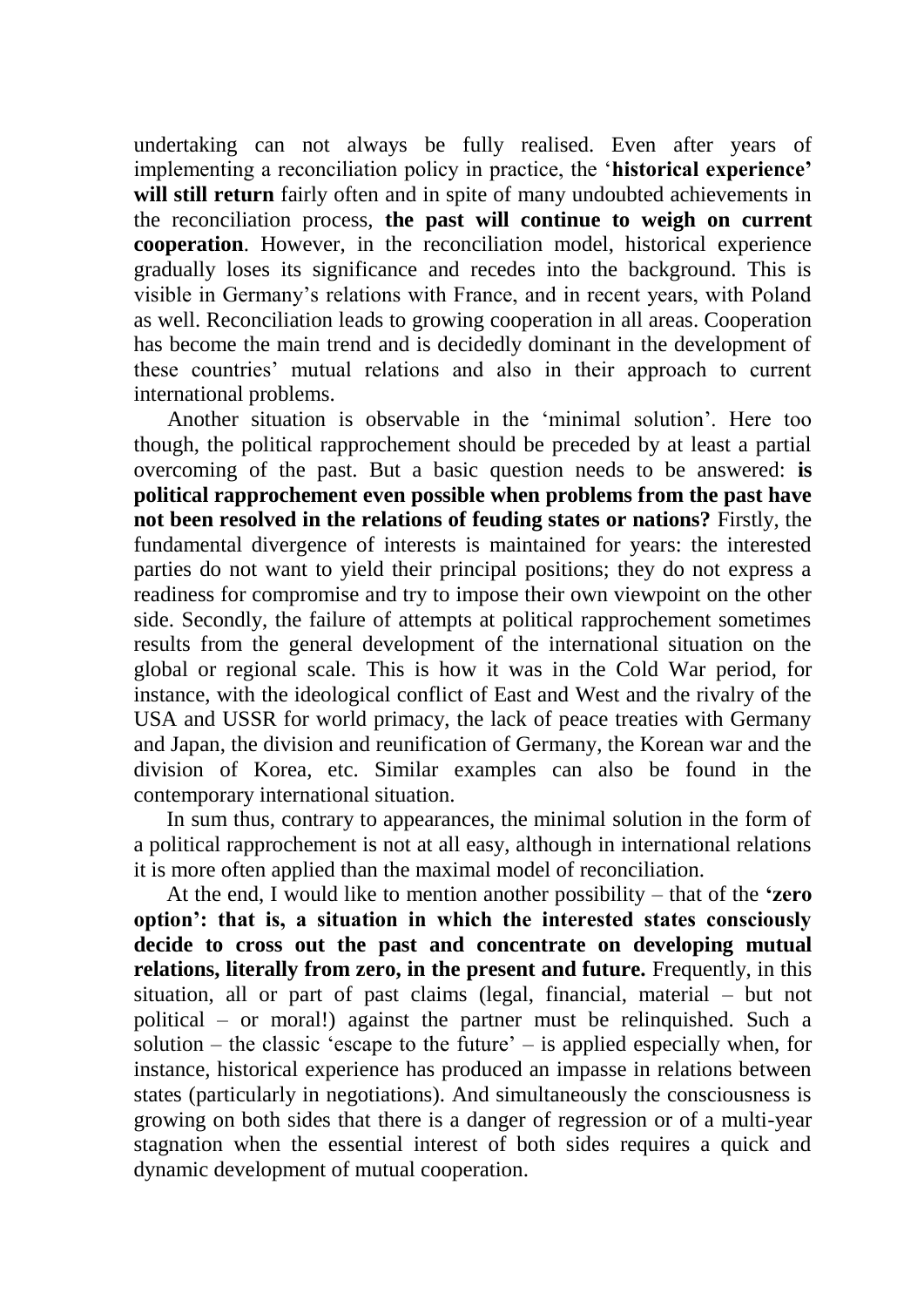#### II. Basic conditions for the reconciliation model

Ladies and gentlemen,

We shall try now to set forth those problems that **must first be resolved** in order to realise the reconciliation model. (I want to point out that these remarks apply in large measure to the political rapprochement model as well).

1. **Ensuring a sense of security and returning mutual trust** is of key significance in both cases. Obviously, in such pairs of countries as Germany and Poland or Japan and Korea, in practice it is above all a matter of ensuring the security of the weaker partner in regard to the stronger. This can be done in many ways; I will indicate the three most important.

#### 2. Regulation of territorial disputes

# **The most important thing is to resolve border disputes, confirm territorial integrity and mutually relinquish present and future territorial claims in international treaties (and not solely in political declarations).**

In Polish-German relations, it was a matter, after the Second World War, of confirming the final nature of the border on the Oder and Lusatian Neisse: that is, with Germany"s acceptance of its loss of the so-called German eastern territories to Poland. This became possible only after the diplomatic breakthrough with Poland in 1989 and the unification of Germany in 1990. The Polish-German Border Treaty of 14 November 1990 had been preceded on 12 September of that year by the 2+4 Treaty (that is, the agreement between the two German states and the four great powers). It is a little known fact of major importance that, with Poland"s approbation, the "six" eliminated the Potsdam reservation, which had postponed a final settlement of the German border to a future peace treaty. Thus the 2+4 Treaty functioned as a de facto peace treaty with Germany. It made an ultimate determination of united Germany's area and borders (including the Polish-German border). The "six" decided that no conference would be held in the future for the purpose of concluding a peace treaty with Germany, and the resolutions adopted in the 2+4 Treaty would be final (thus any possibility of revising the course of the Polish-German border in the future was eliminated). In addition, in the Treaty on Good Neighbourliness of 17 June 1991, Poland and Germany adopted a series of specific provisions entailing that the current border on the Oder and Lusatian Neisse is entirely European in nature: it does not divide but unites Poles and Germans and is similar to Germany's border with the countries of Western Europe.

**I would like once again to emphasise the great significance of territorial regulation: without united Germany"s confirmation of the border on the Oder and Lusatian Neisse, the process of Polish-German**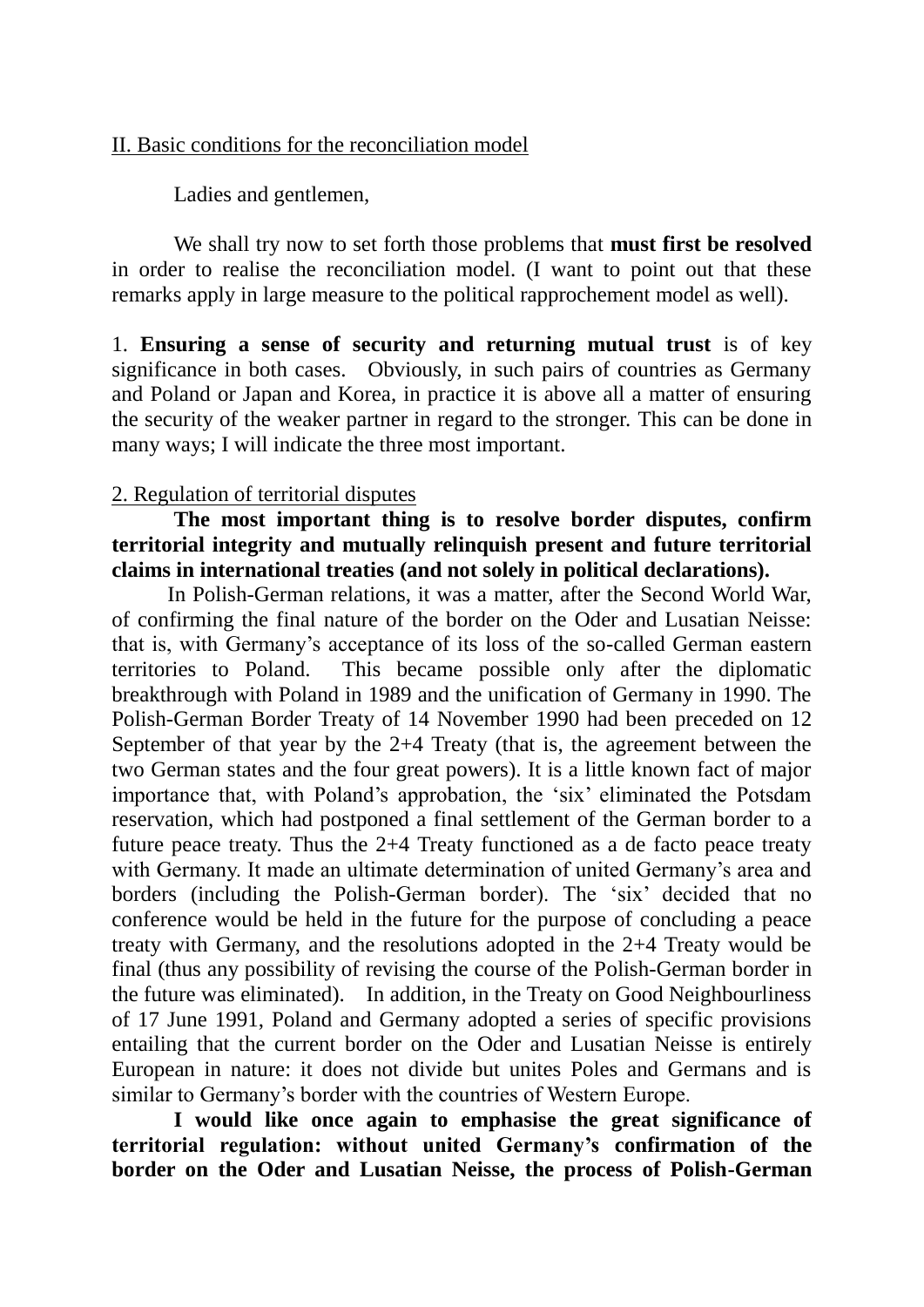**reconciliation could not have commenced!** Both countries had been then, for 22 years, fully conscious of the historical necessity of resolving the border dispute – **without the Border Treaty and the 2+4 Treaty Poland as a state and nation would not have had a sufficient sense of security and the necessary trust in united Germany for the reconciliation process to begin.** 

In Poland we are aware that, as Helmut Kohl expressed it, "the Border Treaty was a bitter moment for Germany", since it meant final acceptance of the loss of the former German eastern territories (over one-fifth of the territory of the Third Reich), as a consequence of the criminal war unleashed by Hitler. The validity of the decision is best illustrated by the fact that in the twenty years since the conclusion of the Border Treaty no one in Germany (much less in Poland) has demanded a revision of the border on the Oder and Lusatian Neisse.

#### 3. War reparations and damages, mutual material and financial claims related to the Second World War

This is a very broad question, which would require a longer answer on my part than we have time for. I will limit myself thus to a few points which  $-I$ think – will be of particular interest for the audience here today in Seoul. I will begin with the conclusion, which might rather surprise you. **Today, the governments of Poland and Germany both consider the question of reparations to be closed in relations between the two states.** But it would be a mistake to think that such an outcome was brought about because, for instance, Germany entirely satisfied Poland"s expectations or because both sides regulated their mutual claims (as states and citizens). On the contrary, Poles, as victims of German aggression and occupation, did not receive the individual reparations from Germany to which they were entitled on account, for instance, of imprisonment in German concentration camps, slave or forced labour on behalf of the Third Reich, or other Nazi persecutions. On the other hand, German citizens also did not receive from Poland any financial recompense for the loss of their property on account of expulsion or forced resettlement to Germany or for forced labour in Polish labour camps in the first years after the Second World War.

Two factors contributed to today"s state of affairs. The course of international events after 1945 can be considered objective, while Poland"s and Germany"s positions were subjective. The international factor had great impact. At the Potsdam Conference in 1945 the great powers made decisions about the implementation of German war reparations in all four occupation zones. However, in the case of reparations for Poland, the Potsdam provisions remained an empty formal commitment.<sup>1</sup> In Cold War conditions the two

-

 $1$  Poland was supposed to receive 15% of the reparations awarded to the Soviet Union from Germany's eastern occupation zone (the future GDR). However, given Poland"s status as a Soviet satellite and the lack of international control, in practice the provisions of the Potsdam Conference were not realised.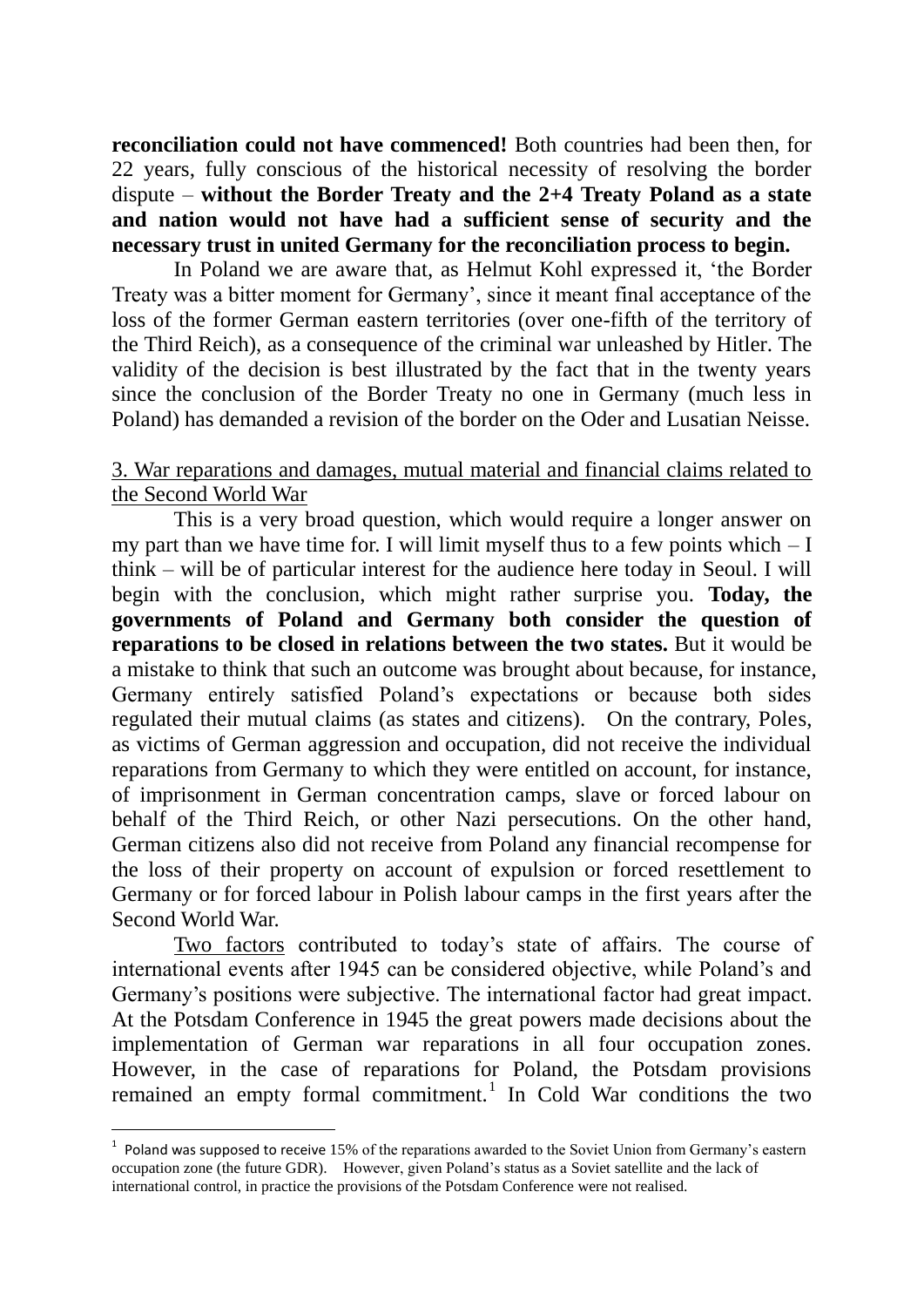enemy groupings of East and West each needed "their Germany", and thus the reparations were suspended after a few years, both in western and in eastern Germany. Poland lost in the process: in 1950, Poland's communist government, like the Soviet government, relinquished first part of the reparations and then, in 1953, the remainder of reparations "from Germany as a whole". This relinquishment of reparations by communist Poland was maintained in 1990 by democratic Poland. In both cases the question of reparations was closely related to the territorial question and therefore with the issue of the Polish-German border. The first time, relinquishment was a political gesture by Poland in exchange for the German Democratic Republic"s recognition of the final nature of the border on the Oder and Lusatian Neisse in the Treaty of Zgorzelec of 6 July 1950. In the second instance, Solidarity Poland relinquished war reparations to make it easer for Kohl"s government to decide in favour of united Germany"s confirmation of the border on the Oder and Lusatian Neisse in the Border Treaty with Poland.

Another element of the reparations issue – the private material claims of citizens of both countries in connection with the Second World War – likewise underwent a long and complicated evolution. **The object of regulation was primarily Polish claims: that is, chiefly the individual claims of victims of the Third Reich in Poland.** First, a small and partial resolution in Poland"s relations with the Federal Republic of Germany occurred in the sixties and seventies, but it was only after the democratic breakthrough in Poland and the unification of Germany that the most important decisions were taken in order to clear the field for Polish-German reconciliation. Thus in 1990, in negotiations for the Treaty on Good Neighbourliness (which I led on the Polish side) the governments of Poland and Germany abstained from regulating the property claims issue. Simultaneously, however, both sides agreed on a non-treaty solution; a Foundation for Polish-German Reconciliation would be established for the purpose of Germany"s providing humanitarian aid, totalling 500 million DM,<sup>2</sup> to the victims of Nazi persecution in Poland. This was also the politicalmoral sense of the Agreement between the Government of the Republic of Poland and the Government of the Federal Republic of Germany of 16 October 1991. It is also worth remembering that this Agreement contains the Polish government"s declaration that it will not pursue (against the German government) any further claims of Polish citizens which might arise in connection with Nazi persecution.

However, a few years later, on 17 July 2000, a multilateral international agreement was concluded with Poland"s and Germany"s participation. As a result, a "Polish ceiling" of 1,812 billion DM was established for voluntary

-

 $2$  I.e., 'particularly damages for victims of Nazi persecution' who had incurred 'serious damage to the health' and whose material situation was difficult.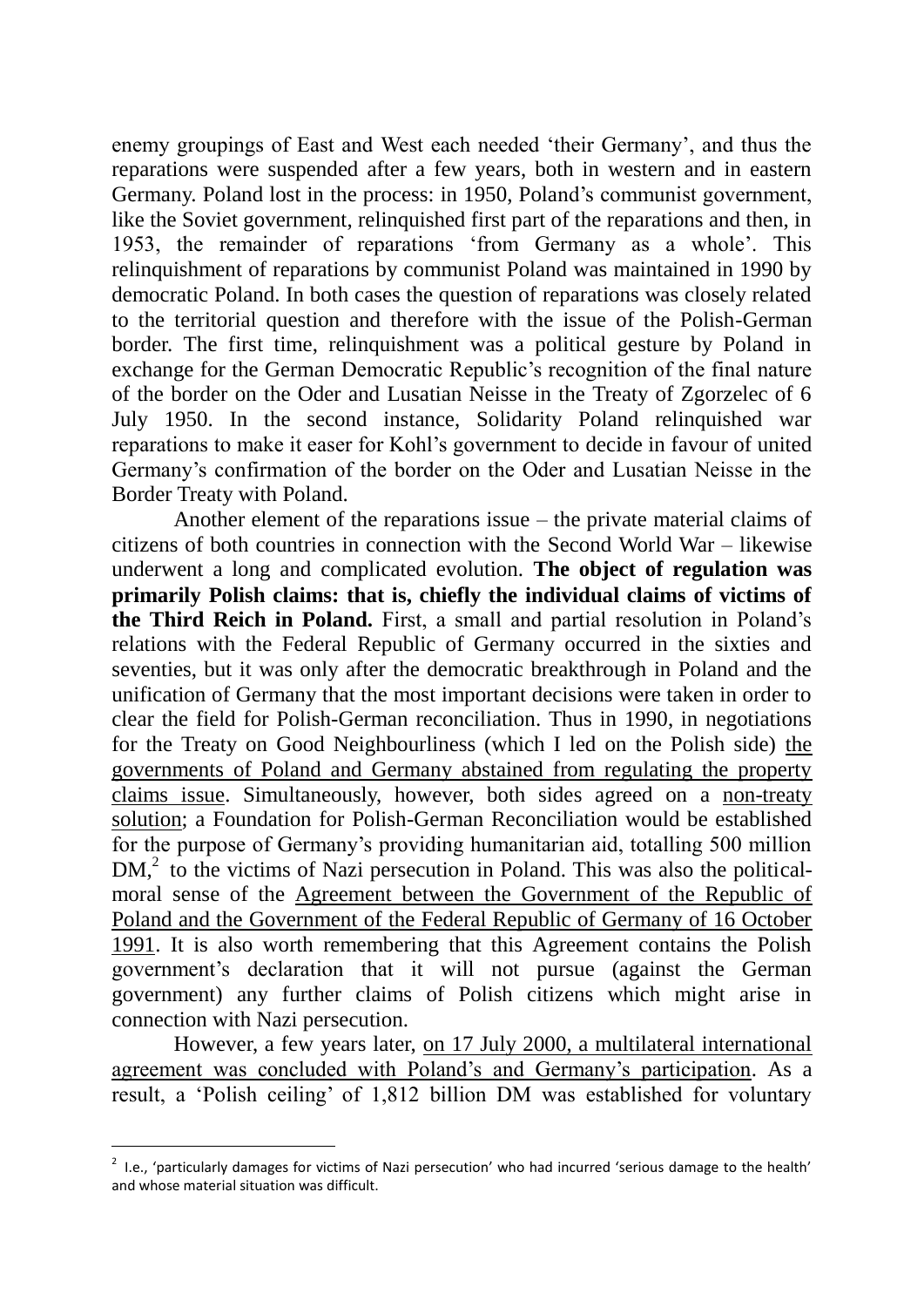German financial payments to former slave and forced labourers and other victims of Nazism $3\overline{3}$  in Poland. Both these agreements (of 1991 and 2000) were accomplished in full. In addition, in the last few years, the Foundation for Polish-German Reconciliation in Warsaw has managed, mainly – although not exclusively – thanks to the cooperation of the German Foundation "Remembrance, Responsibility and Future" to provide **various forms of humanitarian, medical and social aid for the victims of Nazism in Poland**. The amount of this aid has reached several tens of millions of USD.<sup>4</sup> In sum, **in the entire post-war period, several million living victims of the Third Reich in Poland received together around 5.5 billion zloty (i.e., nearly 2 billion USD**). But none of the payments constituted reparations in the formallegal sense; all the payments from Germany were "humanitarian aid" or "voluntary financial payments". Very often, the size of the financial aid received was not in any reasonable proportion to the persecution suffered or the loss of health or property incurred. On the contrary, in many cases, it was solely symbolic in nature, as a form of moral compensation. For this reason, the victims of Nazism in Poland have tried to pursue their claims through the courts both in Germany and in Poland, but with a few minor exceptions, these attempts have not been successful.

In sum, the following **conclusions can be drawn in the question of Polish claims against Germany (both war claims and individual claims)**. 5

First: After the Second World War, Poland was the victim of the developing international situation, on which it had no influence.

Second: There was a clear connection between the issue of the Polish-German border (Poland"s takeover of the former German eastern territories was considered to be its main recompense for its occupation and unlawful treatment at the hands of the German aggressor.)

Third: Germany accepted only moral and political responsibility for Nazi lawlessness and persecution, and not state responsibility for the actions of the Third Reich. United Germany and democratic Poland recognized that German humanitarian payments to victims of Nazism in Poland would foster the appropriate social atmosphere for Polish-German reconciliation.

Fourth: it would be difficult to expect victims of Nazism in Poland to receive further financial payments from Germany in the near or distant future, either as a result of agreements between the states or as a result of their own efforts (for instance, through the courts).

-

 $3$  In the case of 'other victims of Nazism' it was a matter of 'personal injury' and 'damage to property'.

 $4$  It was a matter of such forms of aid as, for instance, temporary social aid, or the purchase of rehabilitation equipment, reimbursement for drugs, free endoprothesis implantation operations in German and Austria, voluntary humanitarian payments from German cities and district, etc.

<sup>&</sup>lt;sup>5</sup> Due to the lack of time, I will not discuss the question of German citizens' claims against Poland. I believe that Director Lempp will raise the subject in his presentation.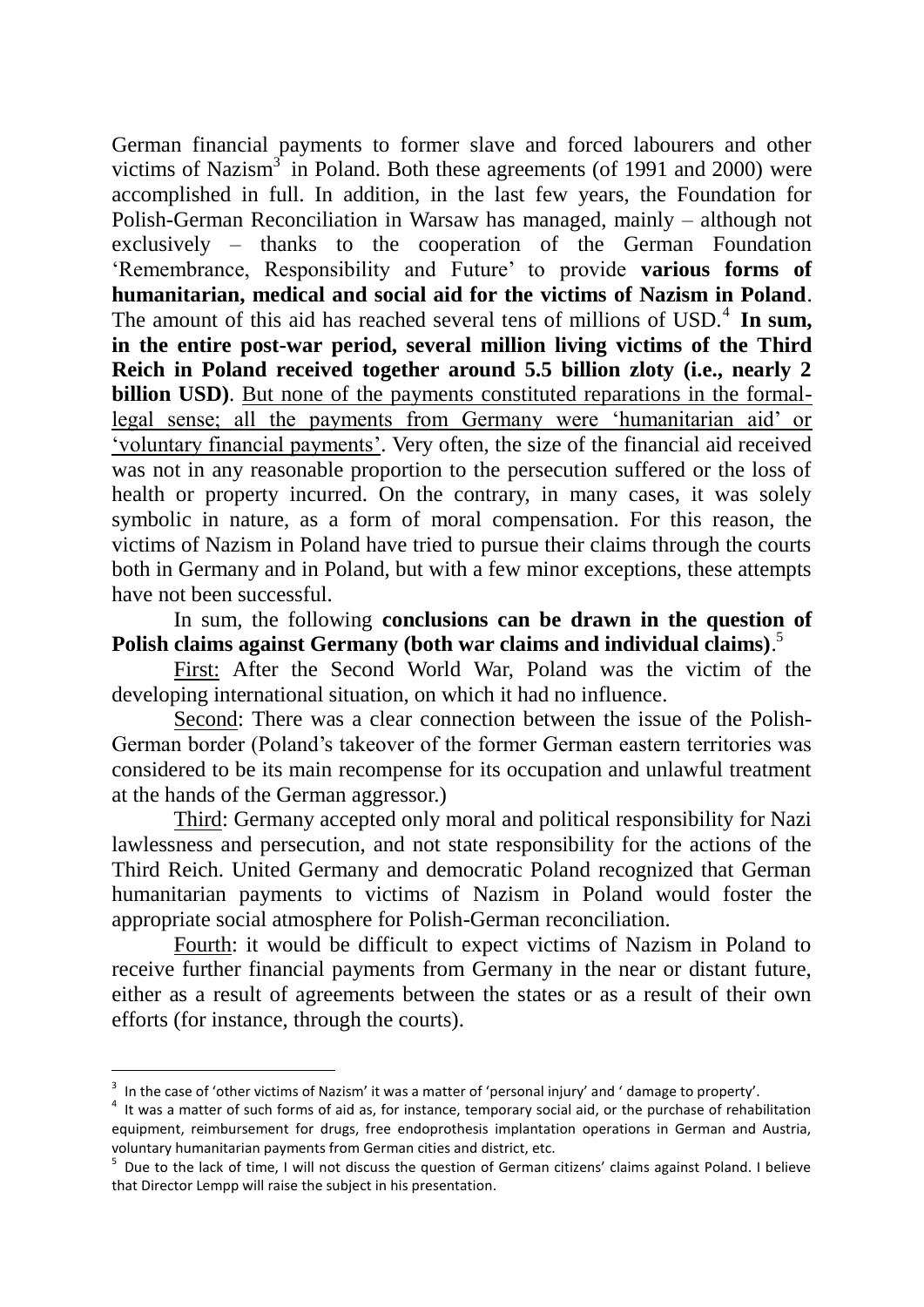Fifth: the final outcome is a situation resembling a one-way street – the German government has not put forward any claims against Poland in connection with the Second World War. German citizens did receive damages for losses incurred, but within the framework (the *Lastenausgleichgesetz*) of Germany"s own legal order and not from Poland.

Ladies and gentlemen,

# 4. The legal-international foundation of reconciliation

The third basic condition for Polish-German reconciliation was **the anchoring of the process in international law**. Goodwill on both sides is not enough. Governments, including Poland"s or Germany"s, come and go, and political elites can be changeable and cause unpleasant surprises. It is thus best to build, from the beginning of the reconciliation process, a solid legal foundation in the form of international treaties and agreements that will permanently bind both sides.

Such a role was fulfilled by two historically significant treaties: the Border Treaty of 1990 and the Treaty on Good Neighbourliness of 1991. The Treaty of 1991 acquired particular importance; it was intentionally named "on Good Neighbourliness and Friendly Cooperation". It could be called the Polish-German version of the Elysée Treaty of 1963. In article 1, we can read that the Polish and German governments "shall endeavour to realize the wish of both their peoples for lasting understanding and reconciliation.' In the following years, both states concluded a series of further bilateral treaties and agreements, which made the process of Polish-German reconciliation tangible and lasting.

# III. The import and political meaning of Polish-German reconciliation

# 1. Reconciling Poland and Germany as a component of state doctrine

After the democratic breakthrough in Poland and the unification of Germany, reconciliation between Poles and Germans became an official component of state doctrine, binding on both states. Aside from the abovementioned treaty provisions, **reconciliation was officially proclaimed to be one of the chief political goals of the societies and government elites of Poland and Germany**. Thus in the declarations of the presidents, prime ministers, foreign ministers or parliaments of either state, the obligation of reconciling Poland and Germany, Poles and Germans, was repeatedly mentioned. Equally often, the European aspect of Polish-German reconciliation was referred to: i.e., that it is both countries' important contribution to closing painful chapters of the past and overcoming the division of Europe, and thereby it contributes as well to the development of friendly cooperation and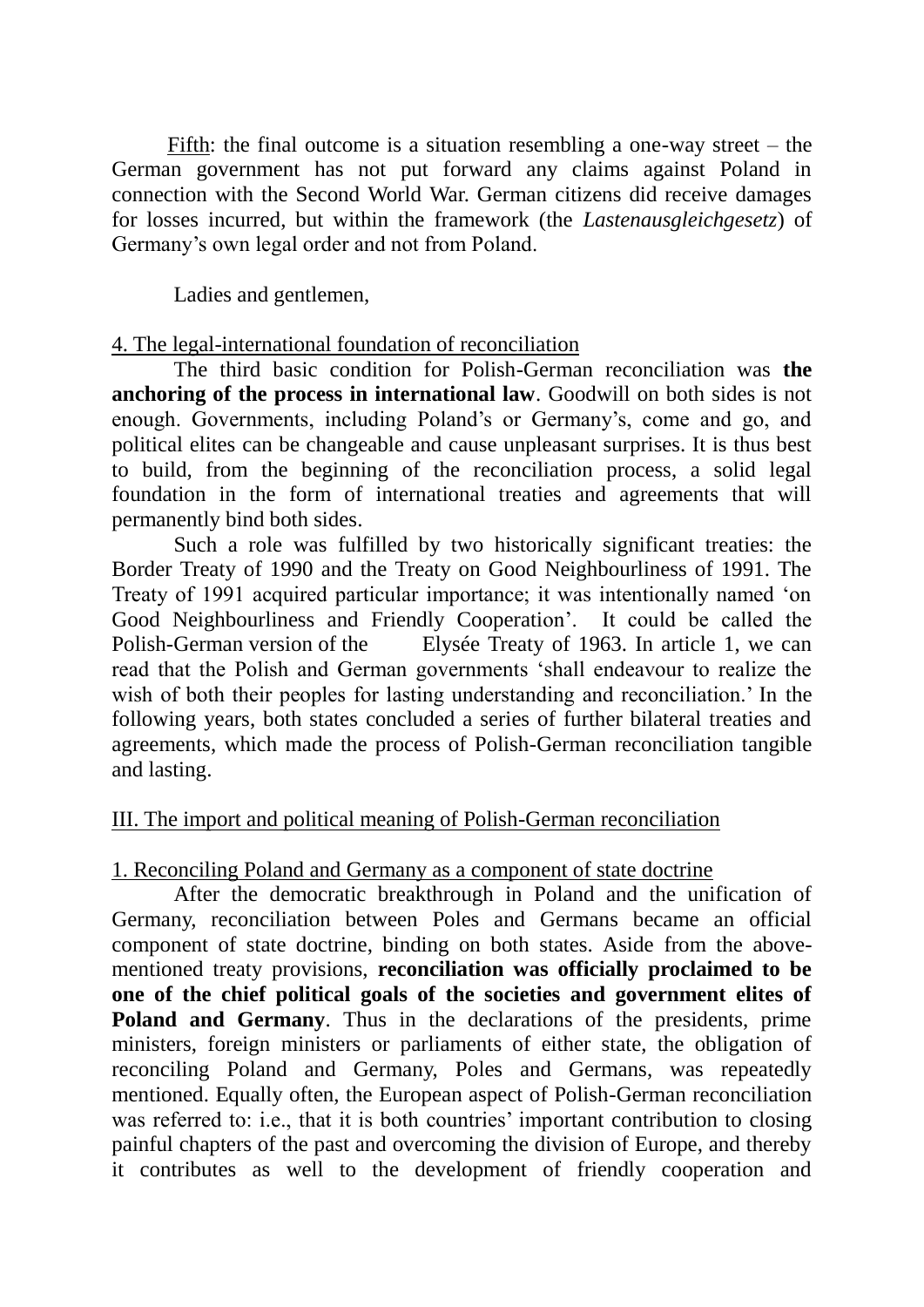preservation of the peace. On the Polish side, the model to follow has always been the reconciliation between Germany and France, while on the German side, Poland counts – beside France and Israel – as one of the countries toward which Germany has the moral obligation to seek understanding and reconciliation because of the Second World War.

# 2. The most important symbols of Polish-German reconciliation

Both Poland and Germany willing refer to those events in post-war international relations that are generally considered by both countries' governments and societies to have been political symbols of reconciliation. They include:

a) the exchange of letters between the Catholic bishops of Poland and the Federal Republic of Germany in 1965 (the Polish letter contains the phrase "WE FORGIVE AND ASK FOR FORGIVENESS');

b) the kneeling of Chancellor Brandt before the Monument to the Ghetto Heroes in Warsaw on 7 December 1970 (on the occasion of the conclusion of the Normalisation Agreement between the Polish People"s Republic and the Federal Republic of Germany), which was recognized as being an expression of expiation and of homage to victims of the Third Reich by the leading representative of Germany;

c) the "sign of peace" exchanged between Poland"s Prime Minister Mazowiecki and Germany"s Chancellor Kohl during a mass in Krzyżowa on 12 November 1989.

# 3. The definition of reconciliation – that is, the object of this process

In the case of Polish-German reconciliation, two meanings of the concept can be differentiated: the theological (religious) and the political.

The first is the product of Christian ideology. Reconciliation should then be understood in the phrase used in the letter of the Polish bishops to the German bishops in 1965: 'We forgive and ask for forgiveness.' In the theological understanding, reconciliation requires MUTUAL FORGIVING in the interpersonal sphere between Poles and Germans, as brothers in Christ, and in the official sphere between the Polish State and the German State. I wish to emphasise the phrase – mutual forgiving. That is, Poles and Poland forgive the German State and Germans for German wrongdoing, and the Germans forgive Poland and Poles for Polish wrongdoing. In the religious sense, there is no judgement about the wrongs of each side, or about whose wrongdoing was greater; no accounting of injuries and suffering is undertaken. In this sphere, the fundamental precepts of the Christian religion, such as "love thy neighbour as thyself' and 'forgive us our debts as we forgive our debtors' are to be applied. In this sense, the Christian theological meaning introduces its own sort of **automatic forgiveness**. Admitting one's own faults and showing humility is a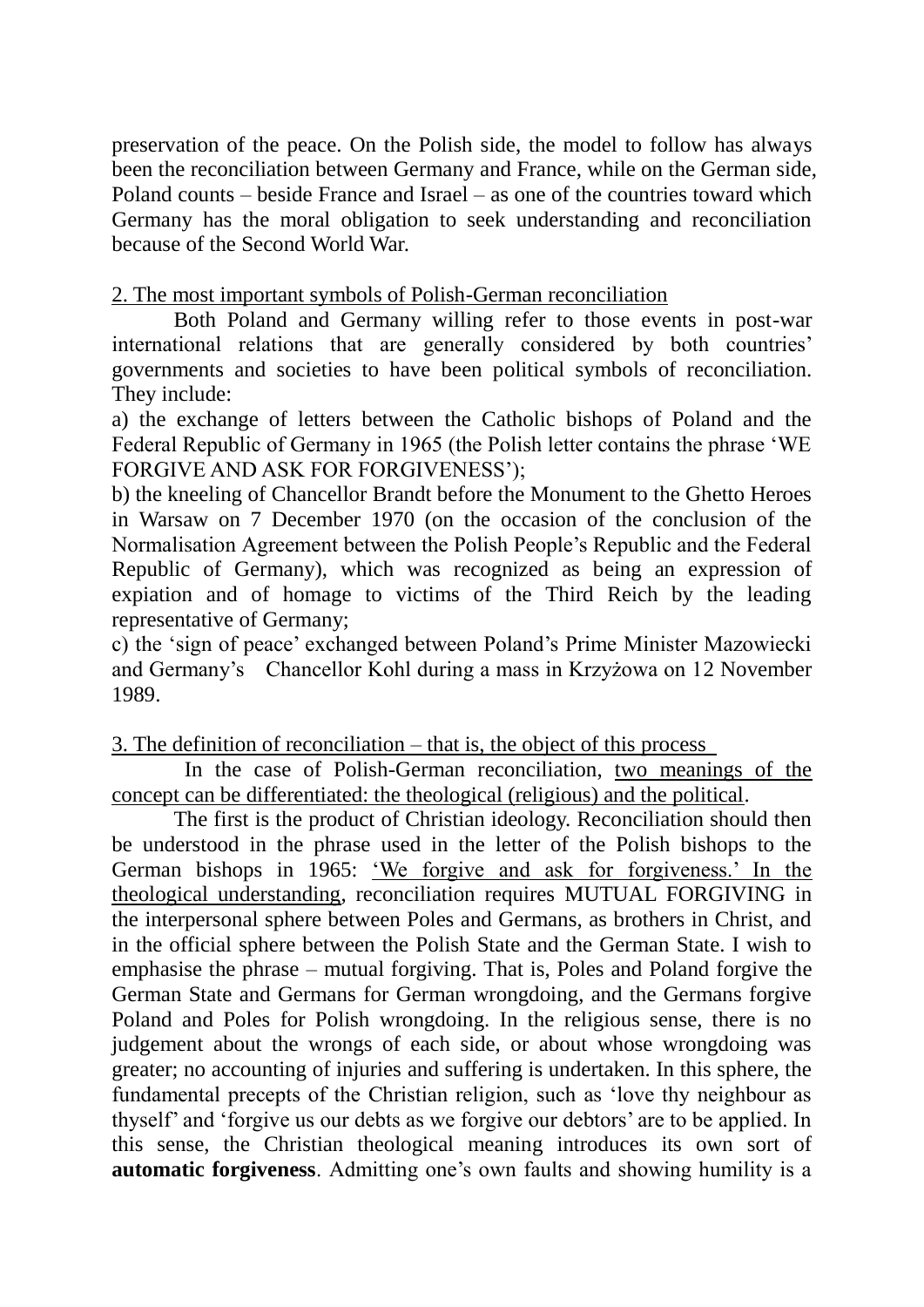Christian"s duty before God. It is not dependent on the attitude of the "neighbour", on his sins or humility; every Christian is required to account for his own sins before God through confession, during which he must admit to having committed the sin, show humility, and repent, that afterwards he may receive absolution. Furthermore, in the theological sense, **the precept is of unconditional reconciliation**: it is not dependent on the neighbour's (that is, the other side"s) admittance of wrong, his show of humility, repentance, or compensation for harm – for injuries inflicted on another. In other words, in the Christian theological sense, there is no requirement for mutuality: that is, for faults and forgiveness on both sides, or for a symmetry (or asymmetry) of wrongs and the ensuing symmetry or asymmetry of material or financial compensation.

**In the political sense**, reconciliation means Poland"s and Germany"s agreement after the Second World War, which should lead to understanding, good neighbourly relations and the friendly cooperation of both states and nations now and in the future. This new arrangement of mutual relations should contain such elements as: overcoming the past in relation to the war, resolution of disputes, gradual elimination of the state of mutual enmity, prejudices and resentments, development of mutually beneficial cooperation and partnership to the broadest possible extent, forging of ties not only between political elites and businesspeople but also social ties and interpersonal contacts, etc.

The political sense is harder to realise in practice than the theological sense. In the latter case we are moving in the spiritual sphere – we are communicating as Christians with the Lord and it is to Him that we will answer for our sins. In the former, however, we are operating in the material sphere, on Earth, in a specific social and political reality. For the sake of reconciliation, we have to undertake the difficult task of resolving in whole, or at least in part, many disputed issues, including determining who was the perpetrator in the Second World War and who the victim of crime, lawlessness and persecution, and who bears the moral-political – and sometimes also the financial and material – responsibility and to what extent.

In the French-German case, both sides were in a better situation: reconciliation was begun almost at once after the war. Germany"s guilt and responsibility was then fairly obvious. Polish-German reconciliation, on the other hand, began in an entirely different situation: 45 years after the war, when Germany's power had been restored and Poland, after the fall of communism, was in deep social and economic crisis. Furthermore, with the passage of years, the earlier clear division into perpetrators and war victims had been relativized. Today, the opinion of the governments and societies of both countries diverge on this cardinal matter, as is illustrated by the different policies on history in Poland and Germany. In other words, the Second World War is, in part, differently interpreted in Poland and Germany, in spite of twenty years of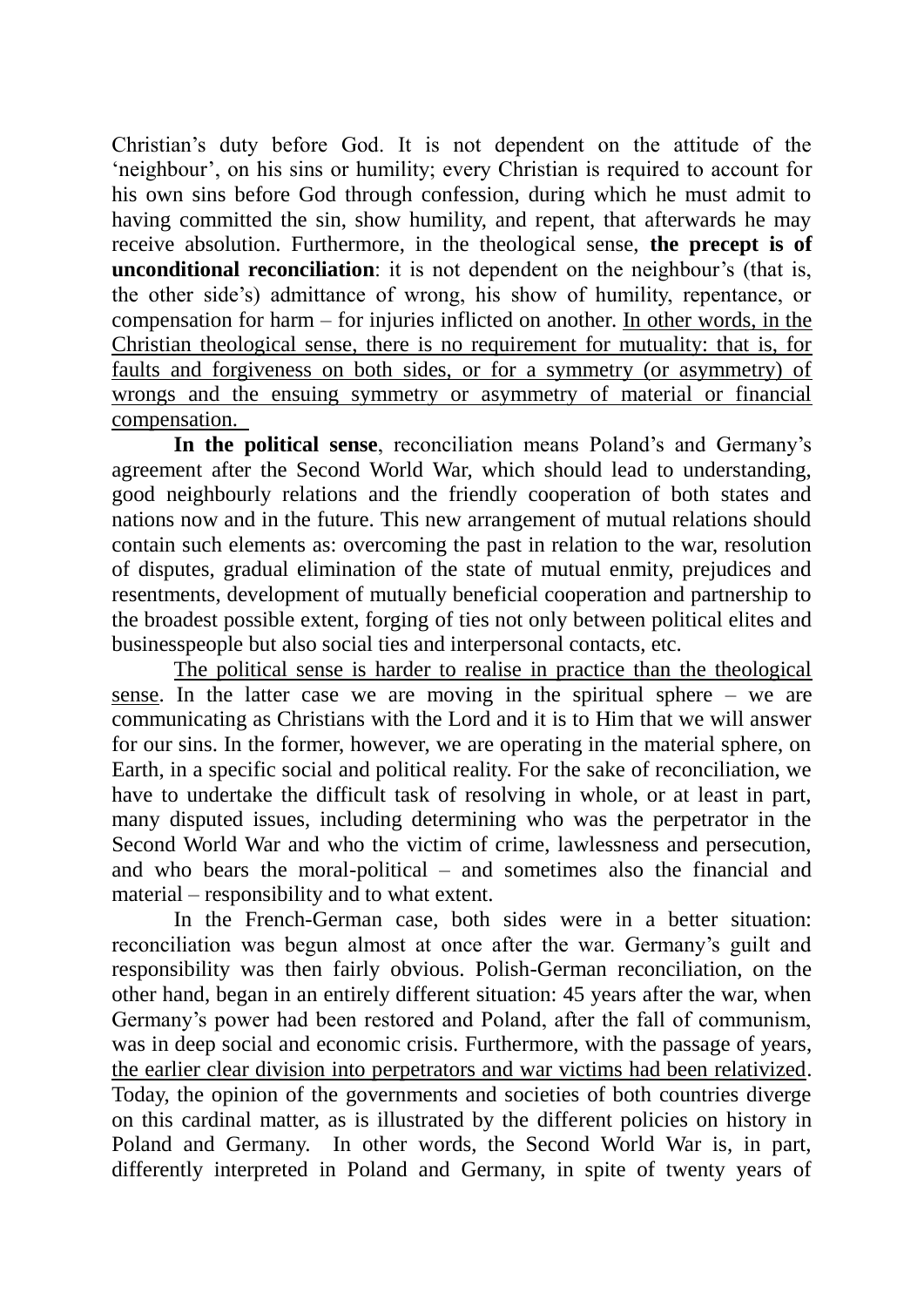reconciliation. Furthermore, a large part of Polish society and the Polish political elite (including many Catholics) remain fairly sceptical about the political essence of the phrase used in 1965 by the Episcopate of the Catholic Church in Poland. Many of my countrymen simply consider that neither Poland nor Poles have anything to apologise about to Germans. An older generation of Poles and Germans, particularly many living victims of the Third Reich, as well as many Germans expelled from Poland, do not express any personal readiness to forgive the injuries inflicted by the other side (i.e., the potential of the irreconcilables).

#### 4. On the entities of reconciliation

In the study of international relations, the primary entities are considered to be states, nations and societies; they are thus also the entities of reconciliation. The state organs (the head of state, the prime minister, the government, the minister of foreign affairs), parliament and central institutions representing the state abroad, act in their name. In the wider sense, both churches (Catholic and Evangelical) could also be mentioned. All these entities **participate in an international reconciliation**.

**In interpersonal reconciliation**, however, entirely different entities appear: political elites, political parties, business circles, social groups (for instance, victims of the Third Reich, Germans expelled or forcibly resettled from Poland), numerous social institutions and non-governmental organisations, etc., and also individual citizens of Poland and Germany.

During the entire post-war period, these two groups of state and social entities played completely different roles. As early as 1950, the communist authorities in Poland and the German Democratic Republic had proclaimed "Polish-German friendship" in the Zgorzelec Agreement, but it remained an empty phrase. On the other hand, until 1980 communist Poland was only aiming for a normalisation of relations, and not reconciliation, with the Federal Republic of Germany. **In these conditions, the churches played a pioneering role**: first – as is rarely remembered today – the Evangelical Church in the Federal Republic of Germany issued the so-called Eastern Memorandum on 1 October 1965, and then the Episcopate of the Catholic Church in Poland sent a letter to the German bishops on 18 November 1965. **These were the initial, historic steps toward reconciling Poles and Germans**. The societies of Poland and Germany did not then understand the political sense contained in the phrase "we forgive and ask for forgiveness": they were critical and not supportive of the churches" initiative. I will add that both churches, the Catholic Church in Poland and the Evangelical Church in Germany, were severely attacked, including with the accusation of national treason. *Nota bene*, somewhat later, in 1970, Chancellor Brandt"s gesture also met with criticism and a lack of understanding. In Poland he wasn"t taken seriously and the communist authorities intentionally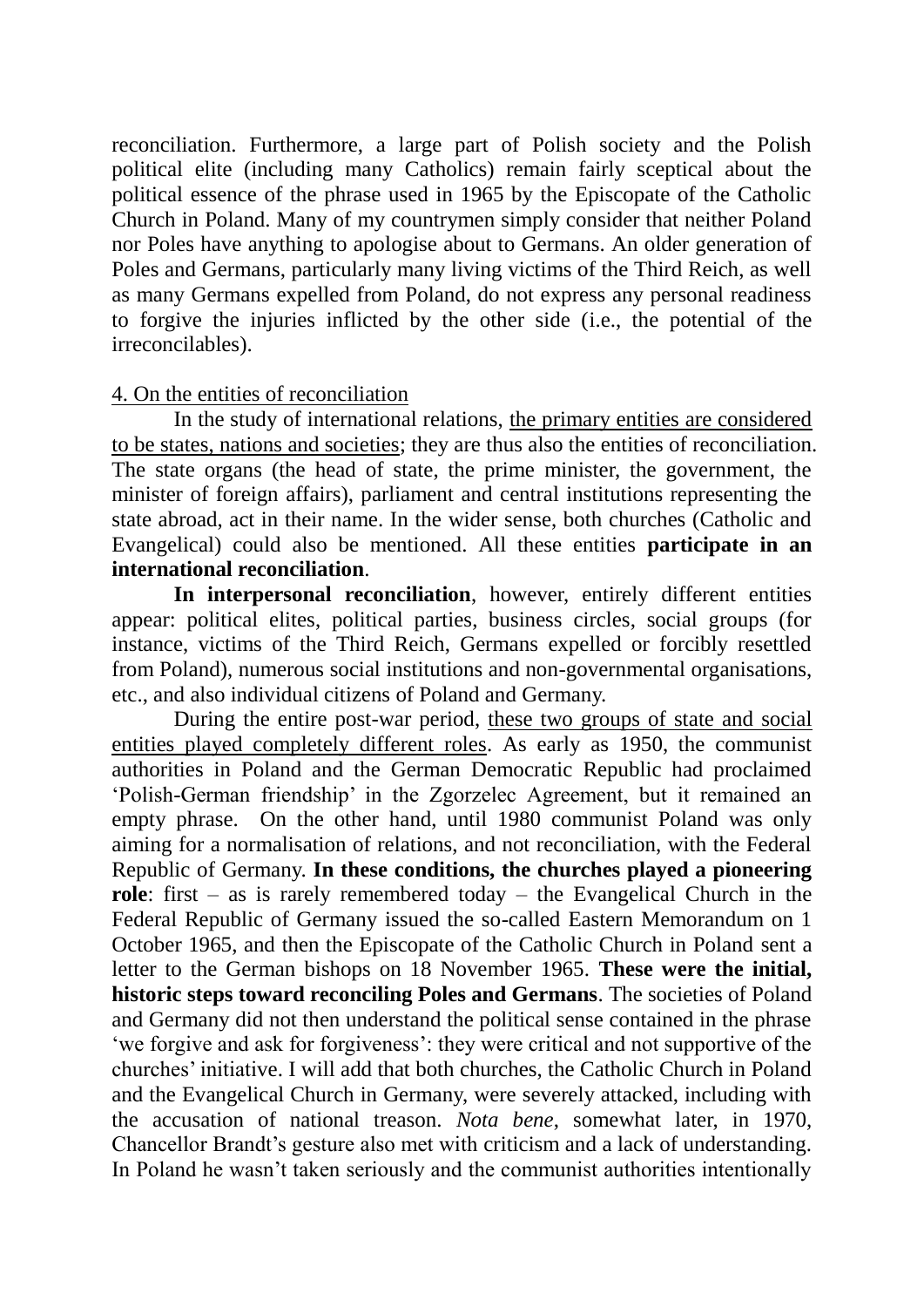slighted him. The moral-political weight of both events – of 1965 and 1970 – was fully appreciated only in the nineties.

The democratic revolution in Poland of 1989 and the unification of Germany in 1990 formed an historic turning point. Only then did reconciliation become possible. State entities officially initiated an active policy of reconciliation and anchored it in two historic treaties – the Border Treaty and the Treaty on Good Neighbourliness. Social and non-governmental entities supported the governments' position. A far-reaching breakthrough in Polish-German relations occurred **during the course of the nineties; reconciliation rose to the rung of state doctrine and began to be practiced on a massive scale**. However, in accordance with the Hegelian triad of thesis-antithesissynthesis, in the years 2005-2007 there was a regress on the Polish side. Under right-wing coalition governments, reconciliation with Germany was totally negated. In official spheres, the old schema of "Germany, Poland"s eternal enemy' returned to favour, and in the interpersonal sphere, social and nongovernmental bodies that were engaged in the process of reconciliation with Germany were stigmatised as 'representatives of foreign interests' and 'traitors'. In this difficult period, the German government, political elites and society did not allow themselves to be discouraged, but continued with the policy of reconciliation, although they no longer had as many partners on the Polish side as before. In 2007, after another change in Poland"s government, there was a return to the *status quo ante*. Thanks to the activeness of both groups of entities (official and non-governmental) in both countries, all the damage that had been done was repaired and reconciliation once again began to determine the development of Polish-German relations in all areas. This fortunate state of affairs was reaffirmed by the results of the parliamentary elections in Poland in 2011.

5. The infrastructure of reconciliation and cooperation

The process of reconciliation can not take place only in the "spiritual sphere' (in the form of political declarations, treaties, agreements and understandings). It absolutely has to proceed in the material sphere as well. In the final accounting, it is the latter that will determine the success or failure of the whole process of reconciliation.

In the last 20 years, Poland and Germany have formed a very broad and dense network of mutual ties and connections in all four areas of international relations: that is, in policy and security, economics, trade and finance, education and culture, and social contacts and interpersonal links. This **infrastructure of cooperation and reconciliation** is presently created by several thousand entities which are active either in Polish-German pairs or separately and independently in both states. **Two segments of this infrastructure have taken shape: governmental and non-governmental**. The first includes common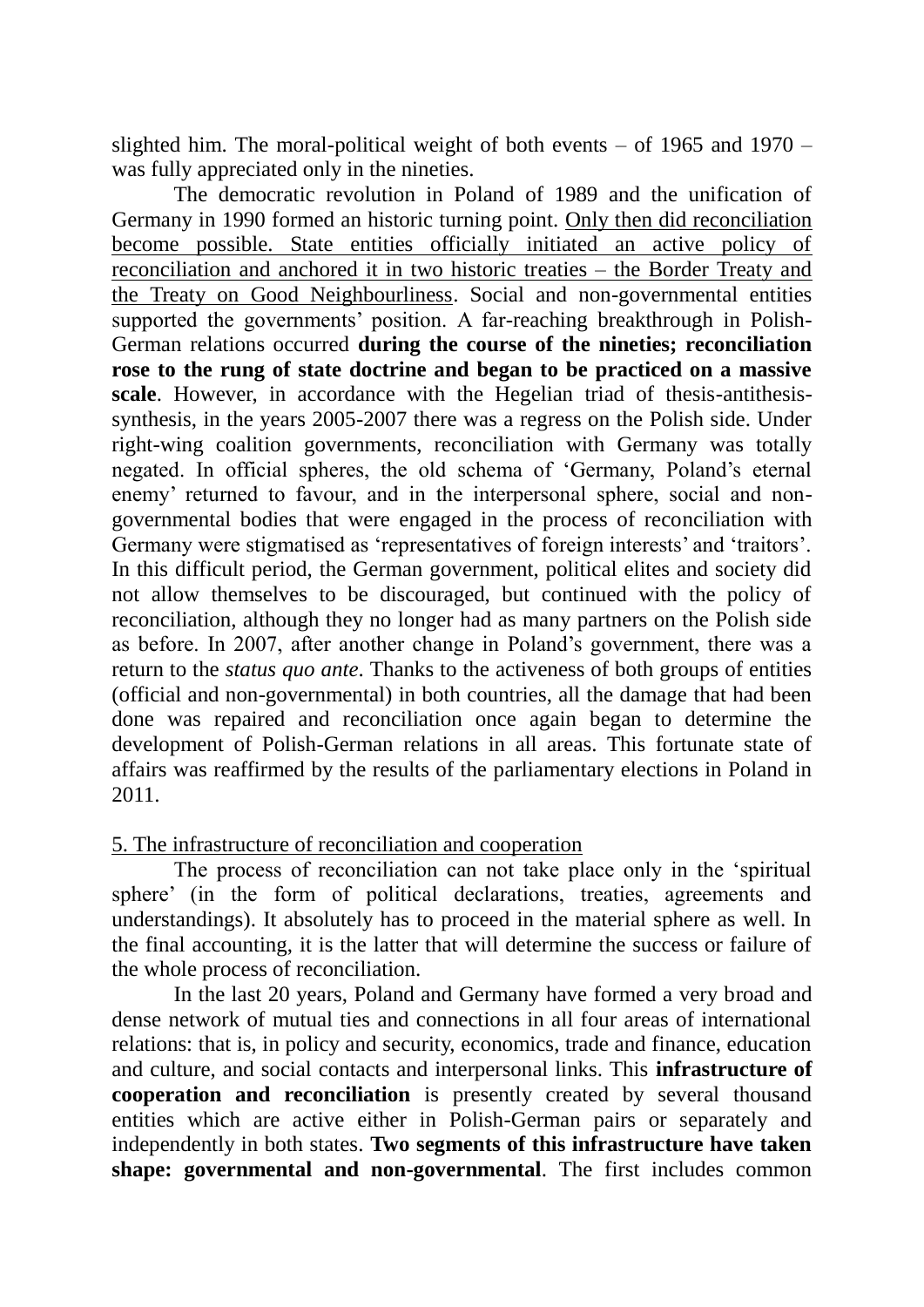government and departmental committees, plenipotentiaries for the development of bilateral relations, parliamentary groups, cultural institutions and institutions disseminating information, the partnerships of Polish provinces and German federal states, etc. In the official segment, there have also been model solutions in 'sensitive areas' of state security: for instance, the Multinational Corps Northeast, the Polish-German military contingent in NATO, permanent structures for the mutual coordination of the activities of internal services, passport and customs services, and army, police and intelligence services. A project is being prepared for the establishment in 2013 of a Polish-German combat group as the nucleus of an EU rapid-reaction force.

In the non-governmental segment, the following could be mentioned: the European University Viadrina and Collegium Polonicum (two universities at the border forming a coordinated structure), four Euro-regions, numerous foundations (including those represented at this conference – the Foundation for Polish-German Cooperation and the Foundation for Polish-German Reconciliation), the Joint Textbook Commission, the Poland-Germany Forum, Polish-German chambers of commerce and industry, several hundred partnerships between cities and districts, several hundred partnerships between schools and institutions of higher learning, several dozen Polish-German societies, educational institutions, meeting and memorial centres, etc.

In sum, it is precisely **thanks to this infrastructure that Polish-German reconciliation has crossed the literal point of no return**. No other country from the former eastern bloc has managed, like Poland, to create a similar infrastructure in its relations with Germany. It is comparable to the infrastructure of relations between Germany and France (only the official segment is slightly better developed there than in relations between Poland and Germany).

# IV. Conclusions

Several conclusions can be drawn from the process of Polish-German reconciliation and could perhaps be considered for their application to Korean-Japanese relations.

1. **Reconciliation must not be understood as a unilateral capitulation. It is a process in which the interests and positions of both sides – the "perpetrators" and the "victims" of the Second World War – must be skilfully harmonised**. Political courage and a readiness to compromise are essential to begin, and then to sustain, the process of reconciliation. The basic difficulty lies in the fact that neither side wants to give way because it is convinced of the absolute rightness of its own position – such an attitude will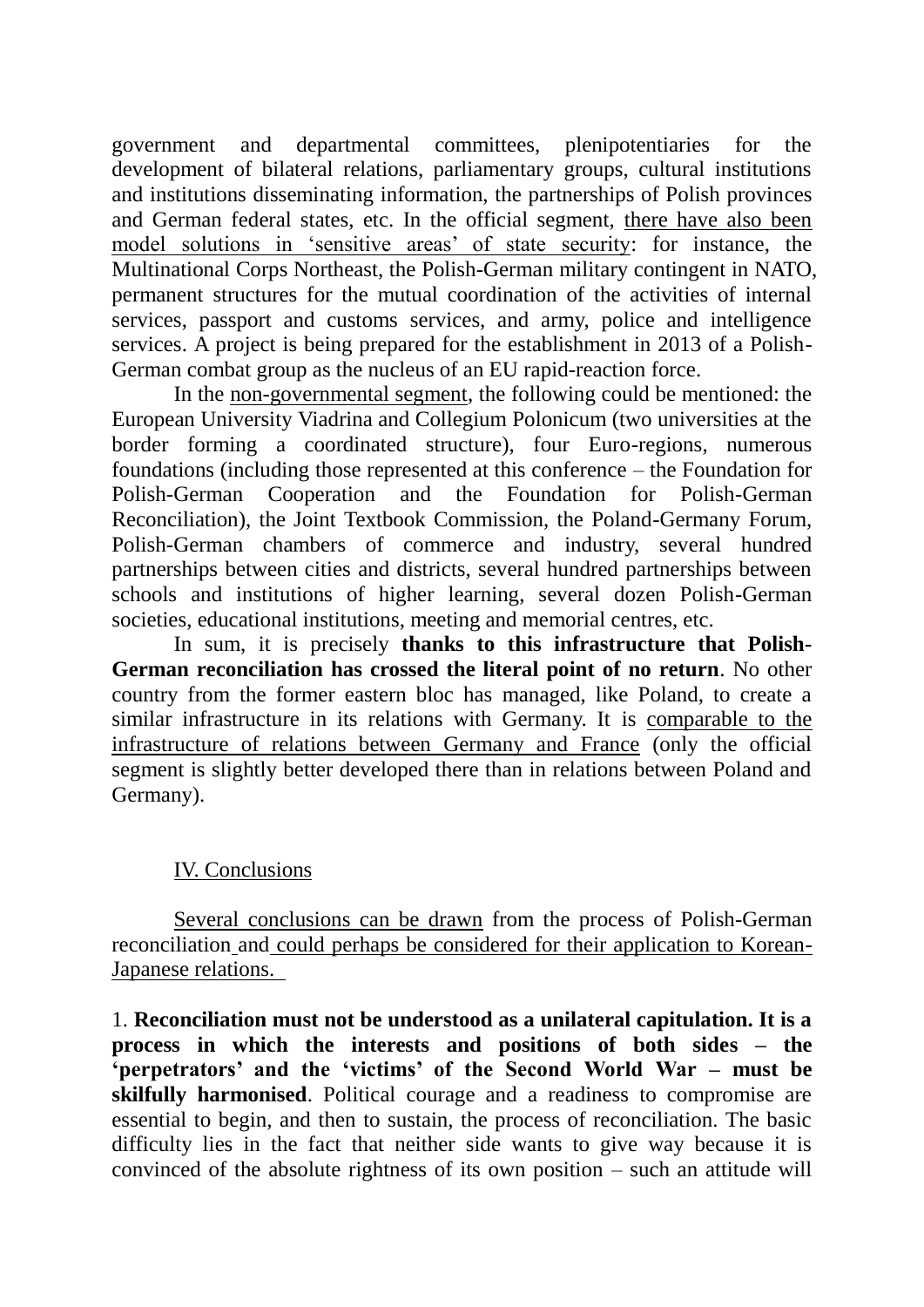appear particularly strong on the side of a state that considers itself to be a victim of the World War (thus it was in Poland over the border with Germany). At the same time, **any progress on the road to reconciliation** – and I suppose also toward political rapprochement – **can only be achieved when historical experience (that is, the past), and the current interests of both countries (that is, the present) are taken into account.** Even an obvious moral right or the historical facts of one side (the victim) will not pave the way to reconciliation or political rapprochement if the second side (the perpetrator) will not see its own interest in concluding such an agreement (for instance, Germany needed the agreement with Poland in order to achieve state unity).

2. Reconciliation is conditioned on the settlement between the sides – it is first necessary to resolve disputed issues connected with the Second World War (and sometimes also issues connected with the present). When such a settlement between the victim and the perpetrator is not possible given the divergence of interests, the following can be tried:

a) settle for a partial resolution: that is, the treaty regulation of only as much as can be agreed upon;

b) or settle for an alternative solution ('a prosthesis'), without the participation of the governments, but with the involvement of non-governmental entities (as in the establishment of the Foundation for Polish-German Reconciliation for Germany"s humanitarian payments to the victims of Nazism in Poland, in a situation where German legal-formal compensation was not possible);

c) or choose the classic "escape to the future": that is, cross out the past and begin a political rapprochement from zero. Such a solution is necessary when a dispute over the past leads to stagnation in relations between the "victims" and "perpetrators" and the essential interest of both sides requires looking to the present and future.

3. **Neither reconciliation nor political rapprochement can be imposed from above on one's own nation.** Political elites must count on the fact that a policy of reconciliation will require broad support not only among the establishment but in society as well. Then care must be taken, above all, of 'sensitive groups' (in the Polish-German case, these were the groups of Nazi victims and German expellees).

4**. The reconciliation of political elites "above" must be accompanied by reconciliation 'below'** – in spheres of broad social contacts and interpersonal ties. This factor will determine the effectiveness and durability of reconciliation in states with a democratic system.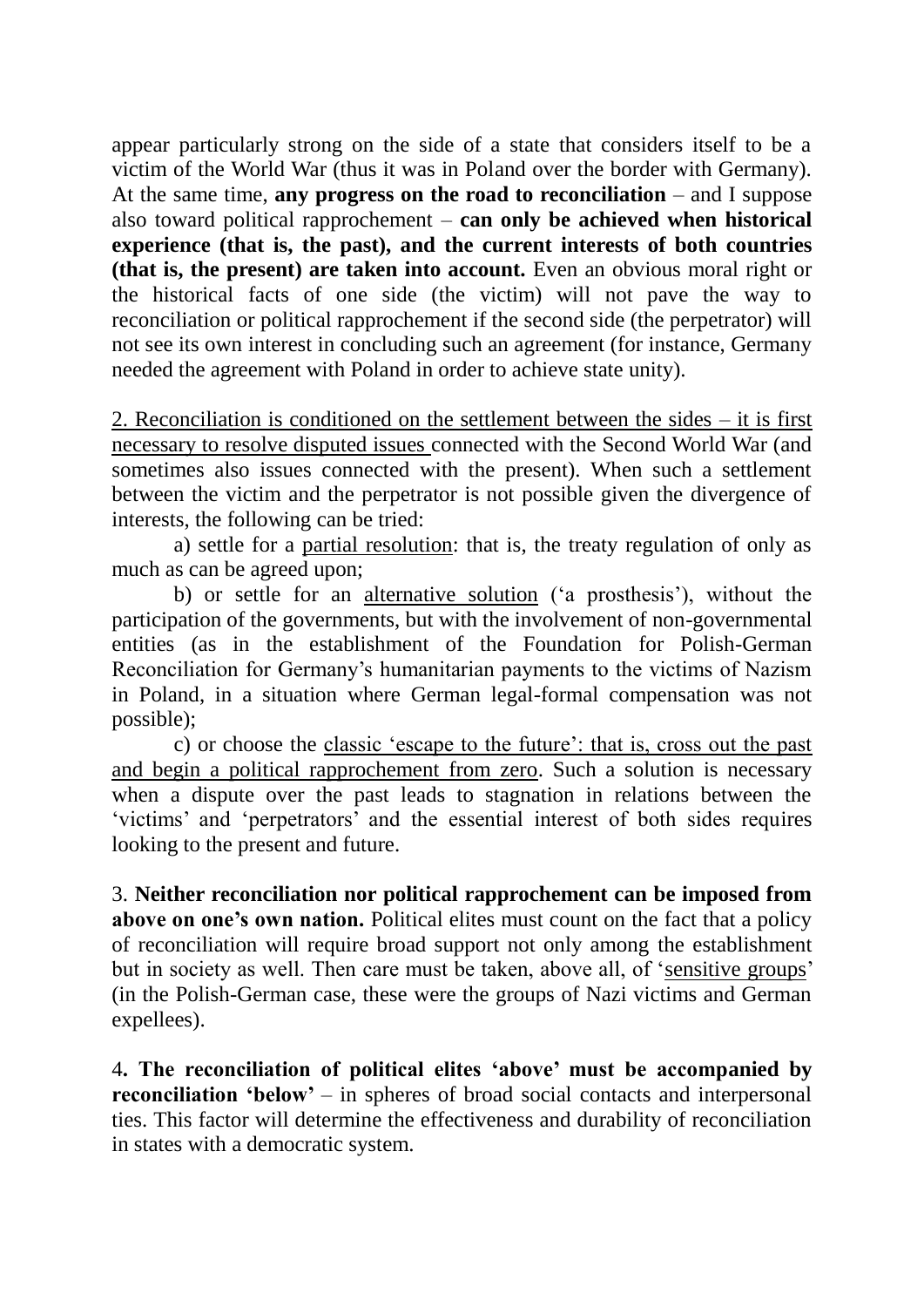5. Reconciliation or political rapprochement is conditioned by the domestic situations of the 'perpetrators' and the 'victims'. It is very often necessary to overcome particular party interests or the egoism of political elites, as well as the resentments and prejudices of one"s own society. This task can be successfully performed in the national interest by a statesman or by a powerful political movement with broad social support (in the Polish-German case this was Solidarity on the Polish side and chancellors Brandt and Kohl on the German side).

6. The past is necessary for the maintenance of national and state identity. In this sense, moral and political considerations are very important and cannot be underestimated by either side (particularly not by the "perpetrator"!) The past can be forgiven, but it should not be forgotten: both sides should mutually preserve it. However, the past must not determine present or future relations between the 'victim' and the 'perpetrator'.

7. **Reconciliation, or even political rapprochement, must not be a political utopia; it has a utilitarian nature and must "pay" for both the "perpetrators" and the "victims"**. In Polish-German relations:

- reconciliation with Poland was necessary to bring about Germany"s national unification and gave Germany the moral and political legitimacy it had lost during the Second World War;

- for Poland, reconciliation with Germany served to further its pro-Western choice of development after the democratic revolution in 1989. Without Germany"s agreement, the new, free Poland would not have been accepted either into NATO or into the European Union. Reconciliation allowed Poland to have good relations and enjoy friendly cooperation with Germany and the entire West. Thanks to reconciliation, Poland has been able to develop into a modern country and overcome the civilisational lag produced by the communist era.

[SessionⅢ-1]

# **Günter Saathoff**

# **Coming to terms with the past: National Socialism and the long road to reconciliation – the work of the Foundation "Remembrance, Responsibility and Future" and its international partner organisations**

The Foundation "Remembrance, Responsibility and Future" (EVZ) was founded only very late. It was not until the year 2000 that a federal law called for its establishment. At the heart of the institution was the question of how Germany could assume responsibility for the injustice of forced labour under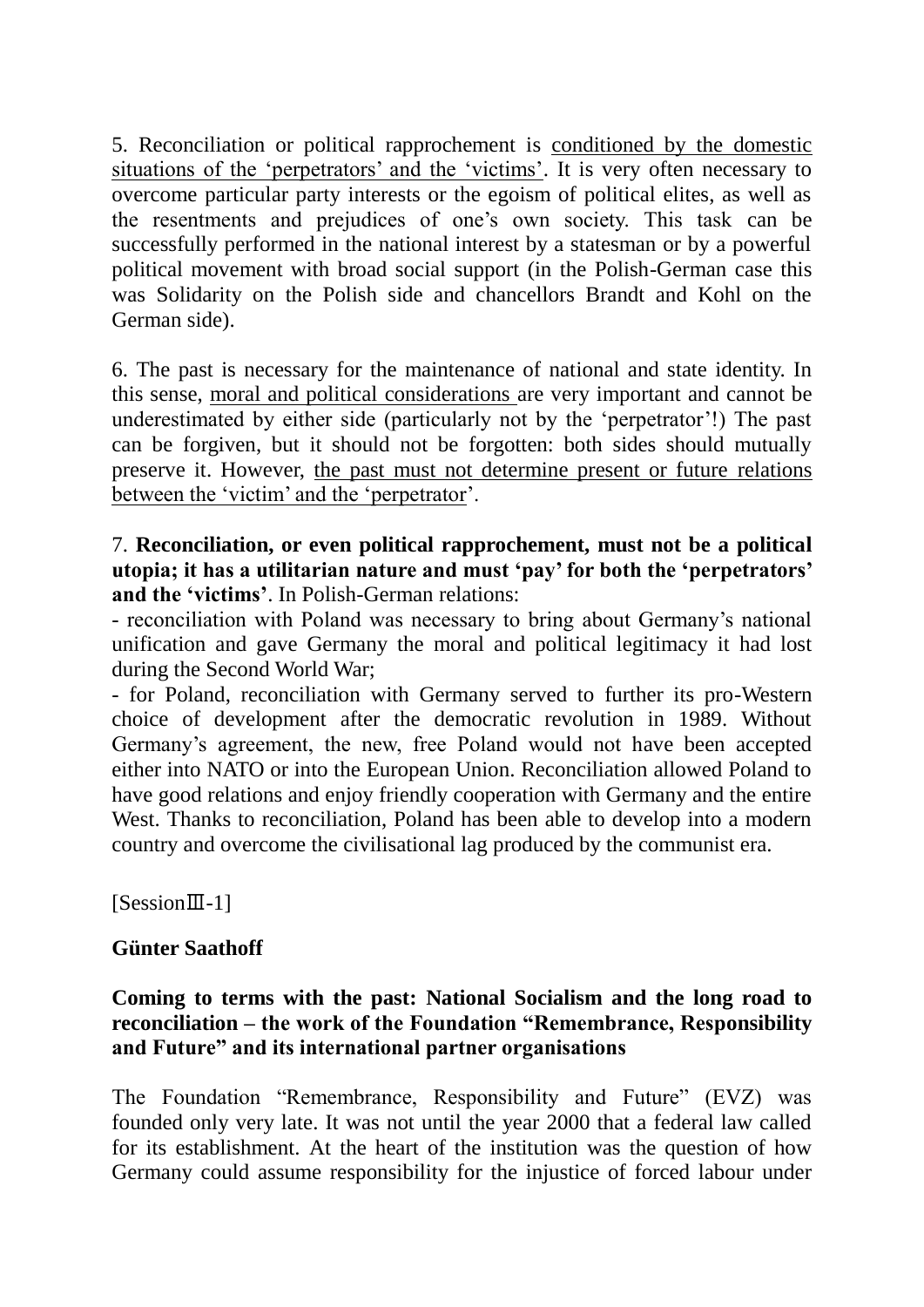the National Socialist regime – something it had long denied – and how the surviving victims could be compensated for the wrong they had suffered. The bitter debate about whether or not Germany's government, industry and society needed to accept responsibility for this injustice during the National Socialist period was carried out for over a decade in the German public and subsequently also abroad. Class action lawsuits in US courts against German companies who had profited from this injustice finally brought about the political breakthrough which led to the constitution of our foundation. Government and industry paid a total of 5.1 billion euros into the Foundation"s capital.

At the end of this process was a compensation payments programme that reached over 1.7 million victims of National Socialism in 98 countries, most in Poland and Ukraine. This programme was carried out in partnership with those countries that had suffered most under National Socialism, including the successor states to the Soviet Union (Ukraine, Belarus and Russia) and the Czech Republic. At the same time, the Foundation was given the mandate of keeping alive the memory of this injustice for future generations and of funding international projects that offer social support to the surviving victims and promote understanding between peoples and protection of human rights today. Thus, the Foundation's work was and is also viewed as part of Germany's contribution to the process of intensifying reconciliation with these countries and to understanding between our societies.

What was the historical background of this development? Why was such a foundation set up only so late? How was the programme of compensation payments implemented? And what significance did it have for the survivors and for the relations between our societies and governments today? These are the questions to be discussed in this lecture.

*However, I will begin with a few important introductory remarks:*

**I.** The crimes committed in Germany from 1933 to 1945 under National Socialism are well nigh impossible for us to grasp today. The most egregious of these include:

- the murder of six million European Jews and almost 500,000 Sinti and Roma all over Europe and the murder of millions of people of Slavic nationality,

- responsibility for a war of conquest that culminated in the deaths of 60 million people in World War II, and

- the deportation of more than 12 million people from their home countries to Germany, where they were forced to work, often under desperate conditions, in camps, public sector institutions, industry and the agriculture sector.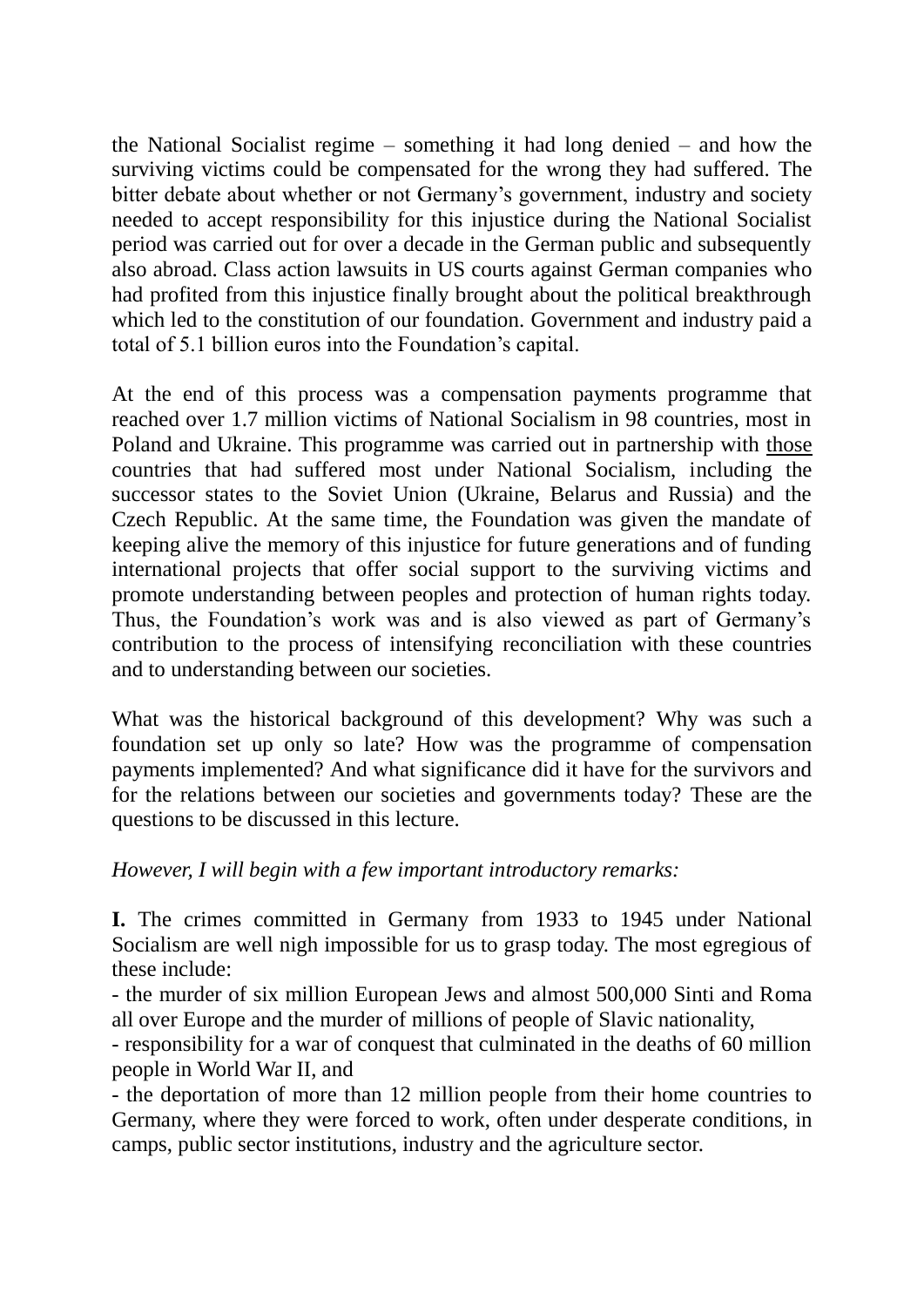Most of the people killed and also the majority of deported forced labourers came from Poland and the former Soviet Union.

The war begun by the National Socialist regime had a racist concept: people were divided into a "master race" and "sub-humans." The latter group had no guaranteed right to life; the regime viewed them solely as an exploitable labour force.

Through the crimes of the National Socialist regime, Germany effectively excluded itself from the "family of civilised states" and the standards of human civilisation. After 1945 when it looked into the mirror of its past and crimes, Germany had to answer questions like: What did we do? Can we ever make amends? Who was guilty of all these crimes? Were these only state crimes or was the whole country guilty? And: What do we owe the victims? How do we keep remembrance alive and create a new future under the motto "Never again"?

Remember that Germany was not able to liberate itself from the scourge of the National Socialist regime. The country was liberated by the opposing forces, the Allies – the victors in 1945. Afterwards the Nuremberg War Crimes Trials were held in 1945/46, similar to those in Tokyo from 1946 to 1948 against Japan.

A few years after the end of the war, Germany was divided into two countries and was thereby drawn into the dynamics of the Cold War. This entailed new political and psychological power structures, the division of Europe with the Iron Curtain at its centre and also a new set of enemy images.

All this initially had consequences for the willingness and ability of Germans to come to terms with the historical injustice of National Socialism.

**II.** Conversely, from the end of the 1940s onwards, the will to persistently confront the injustice, for example by prosecuting Nazi criminals, was already abating significantly because the USA needed the Federal Republic of Germany as an ally in the Cold War. The Soviet Union needed the German Democratic Republic, the other part of divided Germany, in this Cold War, too.

The German Democratic Republic, which, like Poland, fell under the Soviet sphere of influence, paid extensive war reparations to the Soviet Union and also, in part, to Poland until 1953. However, this German state did not accept political responsibility for the wrongs committed under National Socialism.

The Cold War meant that there was no internal political confrontation with the injustice of National Socialism for many years in Germany. Given that the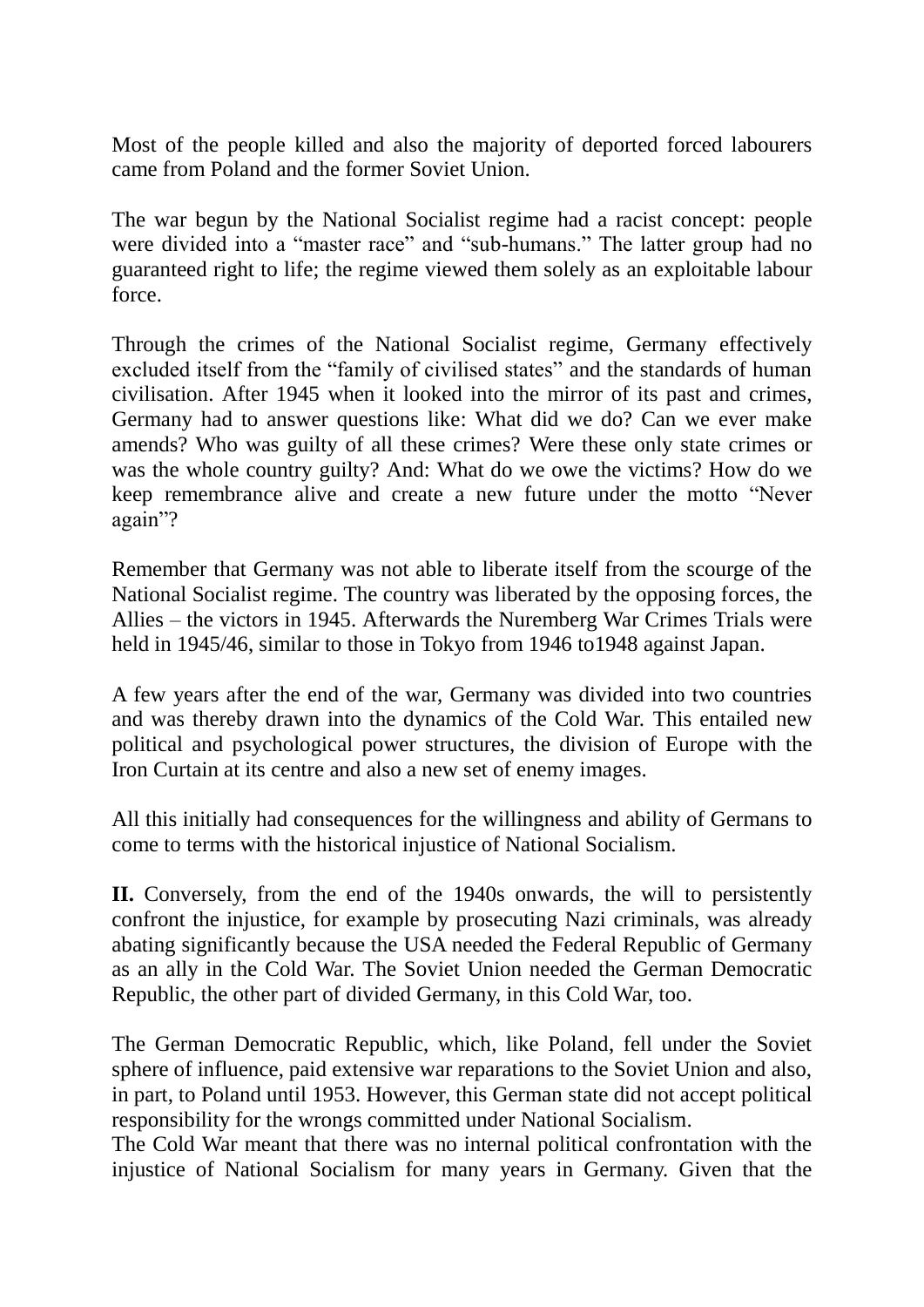countries whose people had borne the brunt of these offences were now part of the hostile communist camp under the Soviet Union, it was initially easy for Germany to evade historical responsibility for this past injustice. This made the road to reconciliation with Poland protracted and very complicated. We do not have enough time today to go into the dynamics of this process and the various government agreements since the 1970s.

Within this context, Germany needed fifty years, step by step, in a complicated historical and political process, to find the "moral impetus" to again "look into the mirror of history and morality," face its obligations rooted in history and determine what needed to be done.

Over the decades, the process of coming to terms with injustice has gradually detached itself from the self-justification of perpetrators and hangers-on, to be replaced by academic and political debate among the generation that did not personally experience the events in question.

From the 1980s onwards, the debate took an increasingly holistic approach to confronting genocide, especially the Holocaust, and crimes against humanity. The most important dimensions were a turning towards the victims and their claims for restitution and compensation and society"s (self-) clarification of the causes and social dynamics of complicity.

This process of coming to terms with Nazi injustice underwent a process of cultural and political maturation, first from a German national perspective, then internationally – a process that is still not over. From an international perspective, there was an historical break in 1989. The Cold War had allowed Germany to reject claims from Central and Eastern European countries related to Nazi injustice. It was however not surprising that, with the disintegration of the Soviet sphere of control and the accompanying end of the Cold War from 1989 onwards, these same claims could no longer be denied and dismissed.

Over five decades, Germany created a number of laws and financial schemes as "compensation" and "restitution" for the victims of the National Socialist regime. From 1949 until 2010, the Federal Republic of Germany made payments to victims of National Socialist injustice *[or their heirs]* in the sum of 68 billion euros.

However, because of the Cold War, most of these schemes did not cover Eastern European countries; the beneficiaries of these earlier compensation programmes were only in Germany and the western countries. Except for a few special provisions – for example, for the victims of Nazi medical experiments – the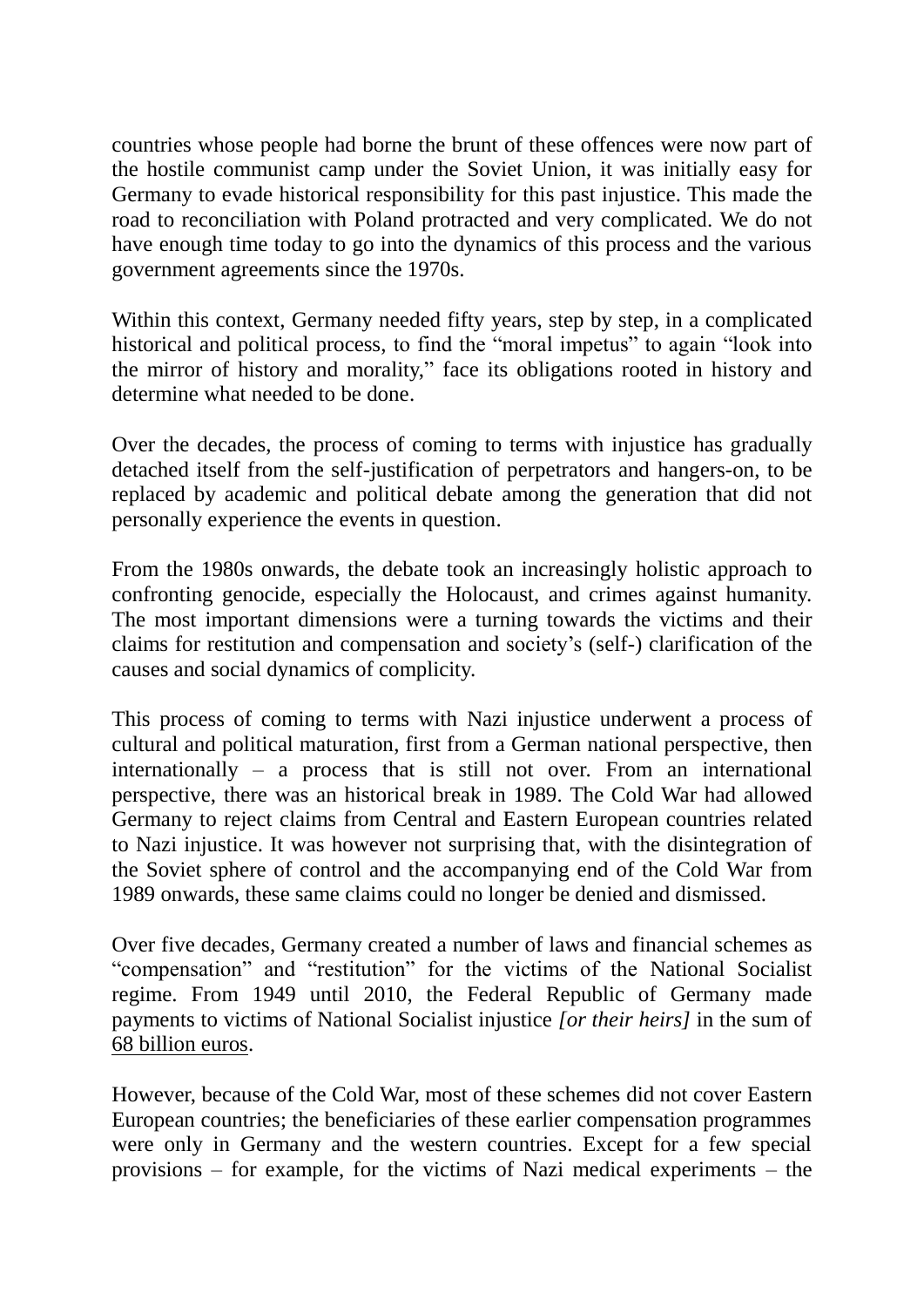victims of National Socialism in Poland and other Eastern Bloc countries had no access to German compensation laws and programmes.

It was only with a democratic government in Poland after the fall of the Iron Curtain in 1989 and in connection with German negotiations to recover its sovereignty within a European peace framework that conditions were in place for the first compensation agreement with Germany. In 1991 Poland received 500 million Deutsche Mark (256 Mio.  $\epsilon$ ) from Germany as a lump-sum compensation for those victims who had suffered most under National Socialist injustice. However, restitution for forced labour under National Socialism was not among the primary objectives of this arrangement. This issue remained unresolved until it was finally addressed with the founding of the Foundation EVZ.

**III.** The Foundation "Remembrance, Responsibility and Future" was an additional and "modern" answer by Germany"s government and civil society to the question of how to deal with crimes against humanity, especially forced labour under the National Socialist regime. It was also a way to learn about history.

A federal law established the Foundation in 2000 as the culmination of three political processes. Firstly, the Social Democrat/Green federal coalition issued a government declaration in 1998 stating that it wished to establish "a federal foundation for former forced labourers with the involvement of German companies." Secondly, Central European countries and international Jewish organisations, in particular, exerted increasing pressure after 1989, with an emphasis on the issue of forced labour under the Nazis, which had been excluded from German compensation law for so many years. Finally, legal proceedings were brought in the USA against major German companies that had used forced labourers or had benefitted from the expropriation of the property of victims of the National Socialists.

The establishment of this Foundation, which at that time was funded with 5.1 billion euros – half from the state, half from private companies – was a "modern" answer, because it contained certain elements that can be described as a more comprehensive "cultural achievement of coming to terms with the past." I wish to specify just a few important aspects:

a) The creation of the Foundation by law brought in its wake a moralisation of politics, which found its most visible expression in the public apology in December 1998 by then German President Johannes Rau for the injustice Germany had inflicted on the forced labourers.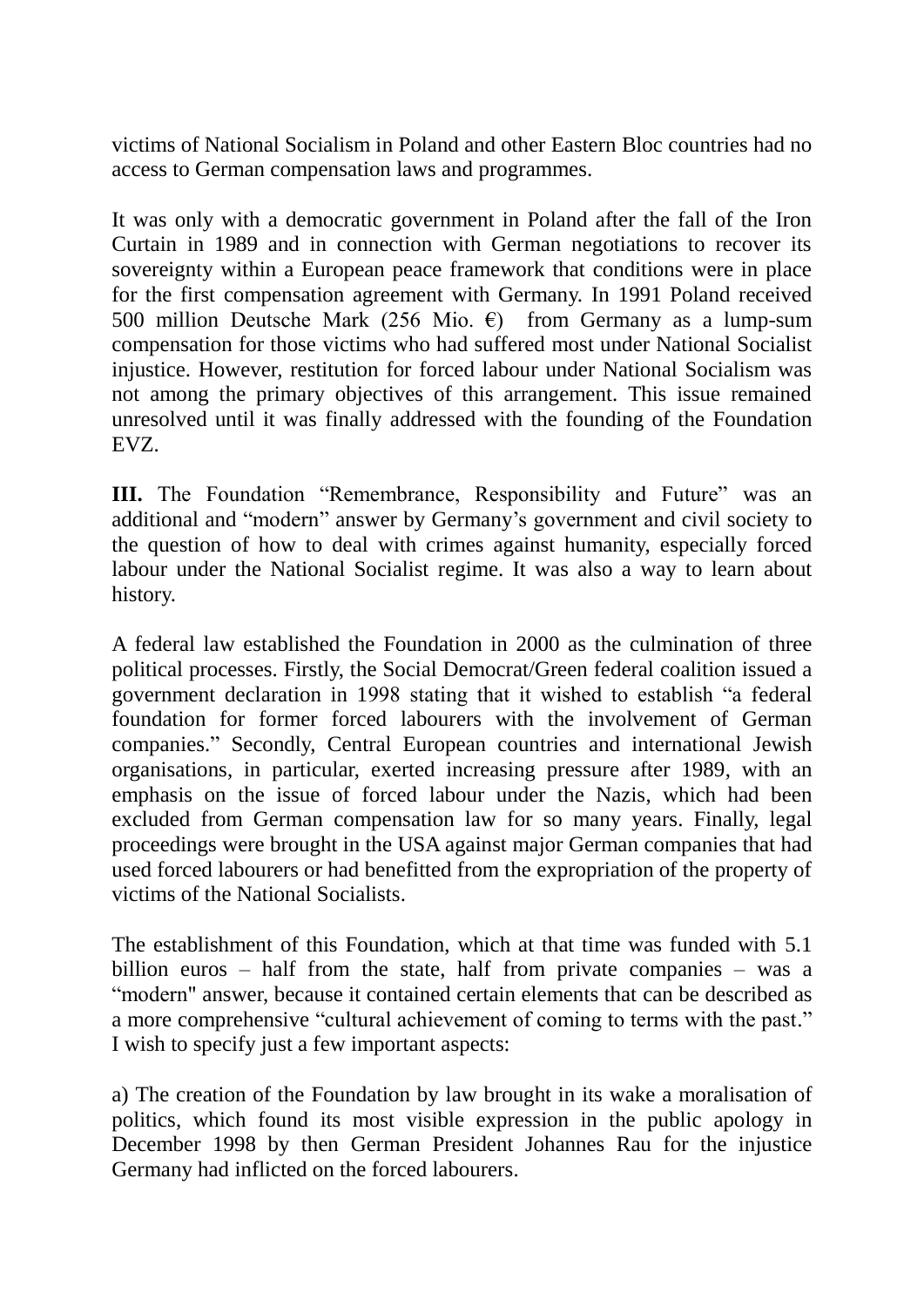b) In contrast to former German payment schemes, which were administrated by a German "state bureaucracy," the claims under the Foundation EVZ law were not received, processed, decided upon or met by a *German* office, but by international partner organisations that were for the most part designated by the governments of the former "victim countries." Our partner in Poland was the Polish-German Reconciliation Foundation. The Foundation EVZ merely had the function of monitoring whether the partner organisations were correctly applying the law and organising an international cooperation framework. As a result of this joint action, which was completed in 2007, more than 1.66 million forced and slave labourers *[or their legal heirs]* received payments amounting to 4.37 billion euros. Some other groups of tens of thousands of victims – for example, those with property claims or victims of pseudo-medical experiments – also received individual payments or were involved in humanitarian projects organised by our international partner organisations.

c) The political approach did not concentrate on questions of historical guilt, but on responsibility for the victims. This enabled today"s people and companies to support the consensus that justice could not be served through accusations of guilt on account of the age of those involved. Conversely, avoiding accusations of guilt strengthened the willingness, especially of younger people, to take responsibility, open themselves to the perspective and suffering of the victims and participate in encounters with the victims.

d) The Foundation"s supervisory board is comprised not only of German members, but also of representatives of the countries, such as Poland, that suffered most under the Nazi regime, and representatives of victim organisations and NGOs.

e) With the conclusion of compensation payments in 2007, the Foundation did not regard its work as complete. On the contrary, the Foundation underlines its continued responsibility to build bridges of remembrance and responsibility between the past and today"s challenges.

The Foundation has a long-term mandate to support international projects that promote remembrance and cooperation in a spirit of partnership between Germany and those countries subjected to particular suffering under National Socialism.

The Foundation provides around seven million euros each year, primarily for international programmes and projects in the following three focus areas: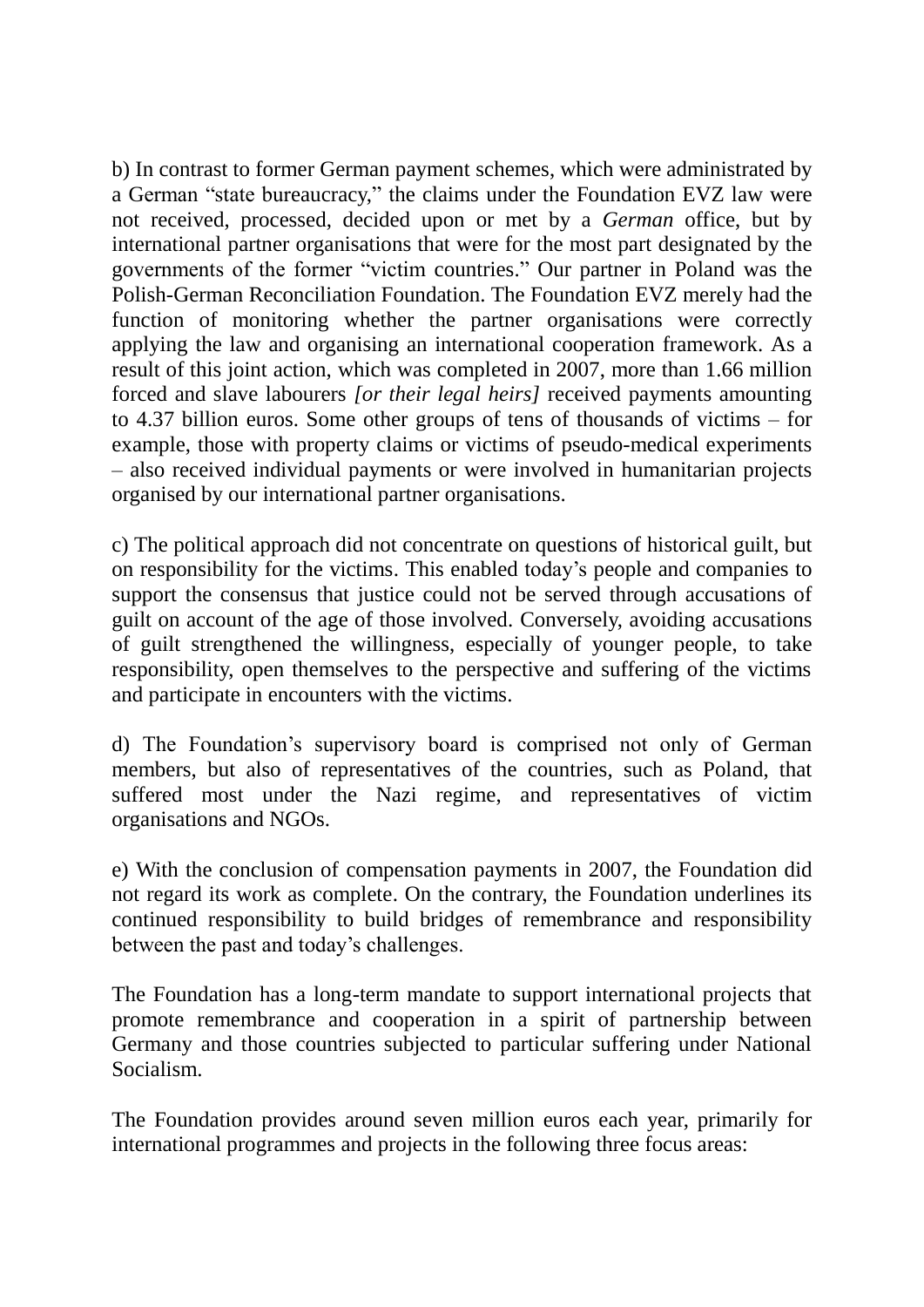- **A critical examination of history and remembrance of the victims of National Socialism**
- **Humanitarian commitment to these victims**
- **Working for understanding between peoples and for human rights today**

In practice, this means that:

- The Foundation initiated and financed a large-scale international exhibition on the system of National Socialist domination policy and forced labour. The German President is patron of this exhibition. After its inauguration in Germany, its first foreign station was in Moscow in 2011. Its next foreign station is to be Warsaw at the end of 2012.
- The Foundation carried out a wide-ranging project involving audio and video interviews with almost 600 survivors from over 20 countries. The interviews, which are several hours long, have been edited by academic experts and are now available on the internet to all interested, thus in other countries as well, to use for educational or research purposes. In this way, the Foundation wishes to permanently and publicly document the point of view of the survivors themselves regarding what they experienced, suffered and worked through in the post-war period.
- The Foundation organises humanitarian assistance for the surviving victims of National Socialism, administrated by organisations in their countries.
- The Foundation participates in a youth exchange programme, in which young people spend one year working in humanitarian projects for survivors in our partner countries.
- The Foundation supports projects that invite former forced labourers to visit Germany and encourages young people to explore the life stories of these persons.
- The Foundation implemented a scholarship programme with all Berlin universities, which gave young people who are the descendants of victims of National Socialism the opportunity to study in Germany.
- It promotes international initiatives that work for understanding between peoples and human rights.
- It promotes active commitment to the human rights and empowerment of minorities like Sinti and Roma, while working to combat xenophobia, anti-Semitism and racism.
- It encourages young people from Germany, Central and Eastern Europe and Israel to undertake international volunteer work in social and cultural projects. Through their active involvement, the young volunteers become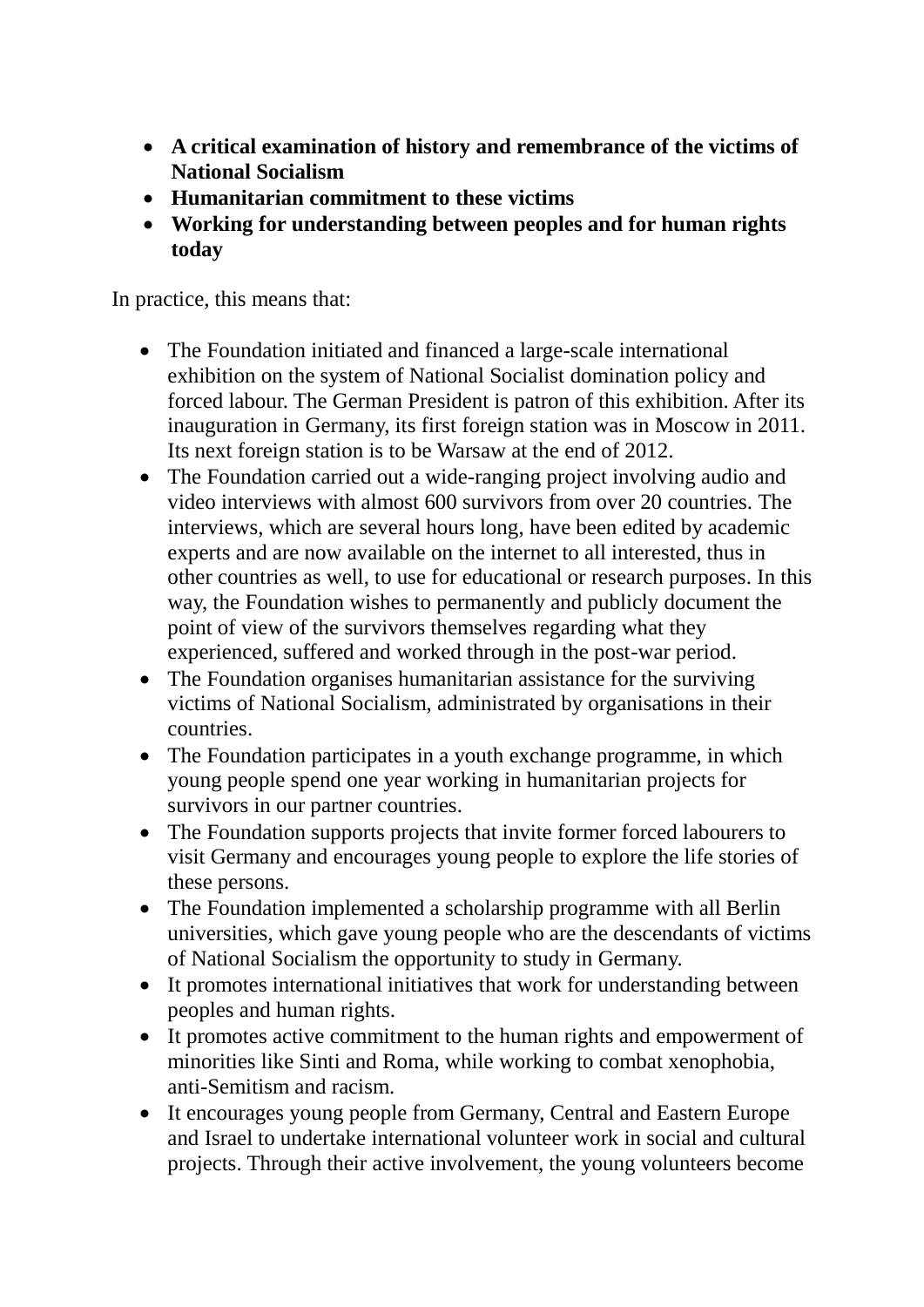more aware of social issues and acquire a deeper understanding of the culture and history of the host country.

These examples of our activities make it clear that the Foundation is involved in a multi-dimensional process of social and political transformation. This is also painful. The victims, who were disregarded for so long, have now received social recognition. We are able to provide humanitarian assistance to many of them still today, but they will all have died in the next few years. For the Foundation EVZ"s payments process, this has already meant that many applicants did not live to receive the payments due them and that these went instead, in whole or in part, to their legal heirs. Thus, very soon, there will be no more survivors for personal communicative encounters with the following generation. They and their associations are also losing their public presence in contemporary society, in Poland and Germany, for example. Thus, "communicative remembrance" is shifting to "cultural remembrance." In future, young people will only have the documented memories. However, the process of transformation also means that we live in a united Europe and that there are infinitely many levels of international exchange and of need for cooperation.

The concept of the "remembrance" of injustice means more than merely looking back to a past that one wishes to understand now. This confrontation with history also constitutes a process of identification for young people today – a process that can be summarised in a simple question: what does this history – and for Poland this history includes Stalinism – mean for us personally today? And what political conclusions do we draw from it for our coexistence today, in Germany, in Poland, but also in all of Europe?

I see two tasks that our countries must complete. The first is that we can permanently anchor the memory of this injustice in a living dialogue between European remembrance cultures. The second task is for both countries, their civil societies and citizens, with their background of confronting past injustice, to support European policies that actively counteract the new marginalisation of minorities, growing nationalism and xenophobia.

**IV.** A key political question remains: Beyond meeting the material needs of the victims, what has been the ultimate impact of the Foundation EVZ"s work in our neighbouring countries? Have we made an important contribution to reconciliation between Germany and, for example, Poland? Such a question is difficult to answer and should not primarily be answered by those who have provided this material support. Furthermore, the Foundation is only one among many social and political stakeholders who are seeking Polish-German reconciliation, cooperation and ultimately the European integration of both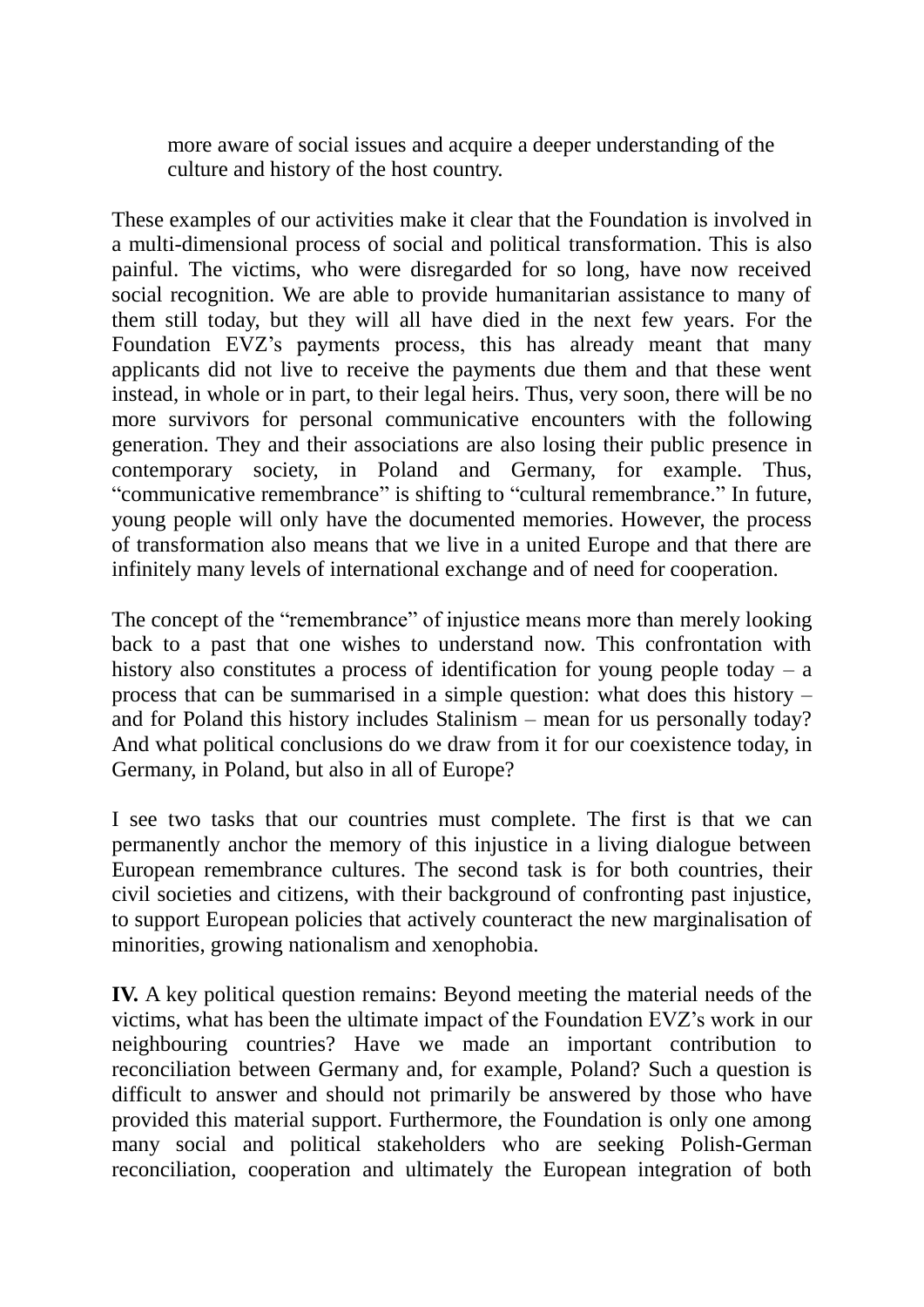countries.

We know from many victims living in Poland that not only the money they received from the Foundation EVZ, but also Germany's recognition that they had been treated unjustly was important to them. There is no possible restitution, in the deepest sense of the word, for this injustice. That is why all payments were only "symbolic" payments, with respect to both the amount and the rationale. One can make such payments with a moral undertone of: "Now don"t come back; we have paid our debt." Alternatively, such a programme can be implemented with the awareness and the moral attitude that  $we - also we$ , the descendants – are still ashamed, even decades later, and will not forget the injustice or its victims. Only this latter attitude builds the moral foundation for a real process of reconciliation. I can only hope that the work of the Foundation EVZ has contributed to this end and will continue to do so.

**V.** My remarks were intended to show what Germany has done and also in part to reveal the "internal rationale" behind its actions. I am not advocating that other countries with their own particular histories of injustice should tread this same path. Each country that bears responsibility for war crimes and human rights violations has to find its own way of dealing with the past, with the claims and rights of the victims and with its need to take an honest look into the "mirror of history." But it is also true that *neglecting or* refusing to come to terms with injustice will impede reconciliation and peace between societies and countries for generations to come and may sow the seeds of new conflicts. This is the reason why nations like Japan, Korea and other Asian countries as well as their populations and NGOs should be encouraged to find deeper paths to truth, historical awareness and reconciliation with the past.

[SessionⅢ-2]

# **Statement of Dariusz Pawłoś for the Conference "Polish-German relations since 1945 – a source of inspiration for Korean-Japanese future relations?"**

# **Coming to Terms with the Past**

Jonathan T. Chow, Asan Institute

- Dariusz PAWLOŚ, Chairman of the Board of the Foundation for Polish-German Reconciliation

- Günter SAATHOFF, Co-Director of the Foundation "Remembrance, Responsibility and Future"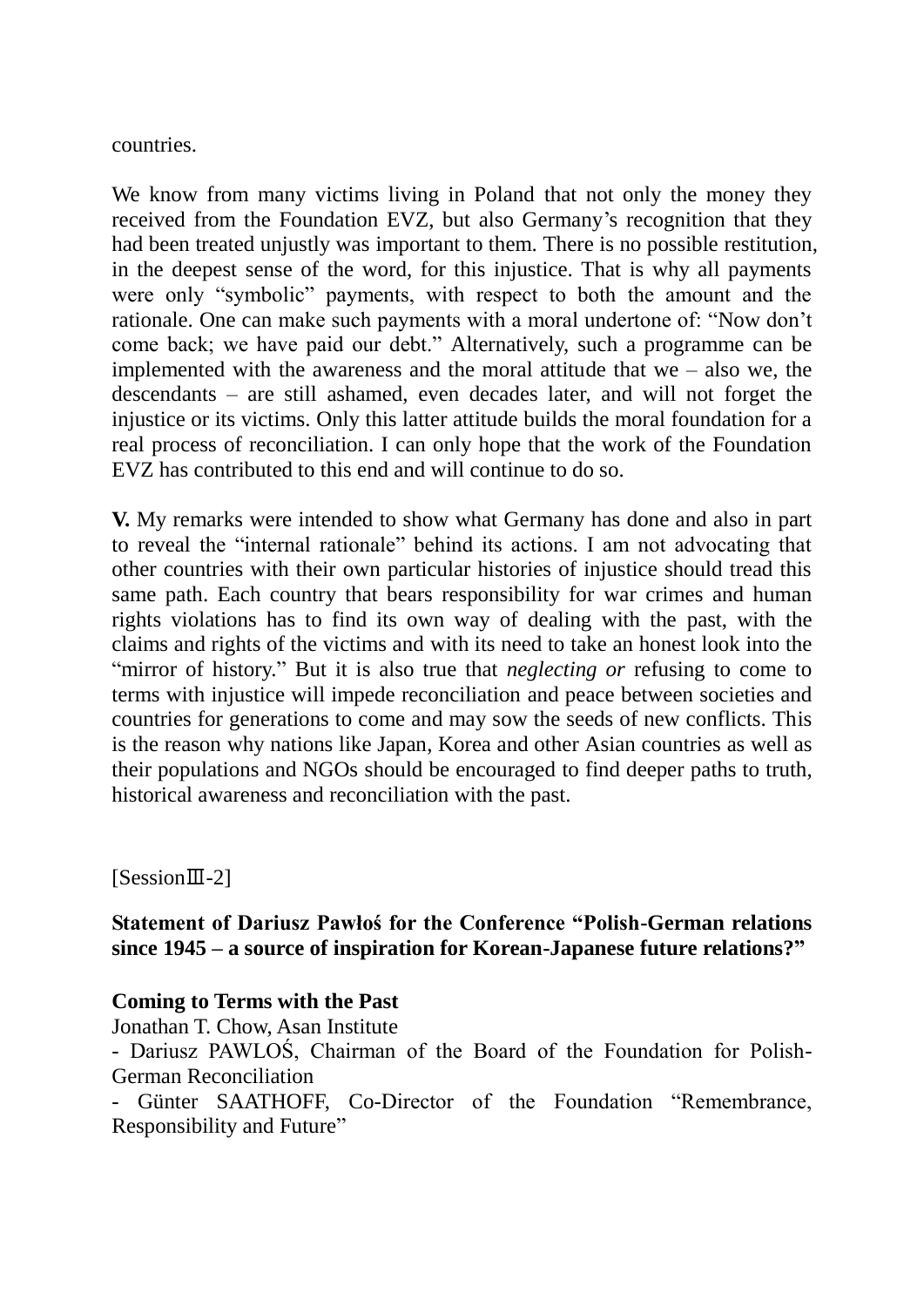Ladies and Gentlemen! First of all, I would like to thank you for the invitation to Seoul to this interesting and important conference and I would like to express my satisfaction with the fact, that I and my German colleague Günter Saathoff have been entrusted in dealing with such a difficult issue, namely: **Coming to Terms with the Past** and shortly about Perspectives for the future Polish-German relations.

*I am afraid that twenty minutes are too much for my speech because as we heard during previous sessions, Polish-German Relations are perfect and will be even better...*

On the other hand, this issue is much more serious and complicated, especially bearing the tragic moments in the Polish-German neighbourhood in the 20th century.

The year 2011 is a special year for the Polish-German relations. It is a year of the anniversary of Polish-German Treaties, a round anniversary of the creation of many Polish-German institutions and organizations including the Foundation for Polish-German Reconciliation, which I have the privilege to lead.

Twenty years ago both Treaties, that is the Border Treaty and the [Treaty of](http://en.wikipedia.org/wiki/Treaty_of_Good_Neighbourship) Good Neighbourship [and Friendly Cooperation](http://en.wikipedia.org/wiki/Treaty_of_Good_Neighbourship) created strong and solid foundation for our good relations in most areas of political, economic, social and cultural life.

# **Unfortunately, with one exception: Painful problems resulting from II World War were not taken up.**

In this aspect Polish post-war history resembles a little Korean history.

Of course many countries were really destroyed after the II World War but the Polish and Korean case are particularly interesting. Poland suffered great losses in population, losses of territory and material, but apart from that there was a political change.

Not only communists who were in minority took the power but Poland was also under soviet dominance, for the next forty years after War. In the beginning, it was only the area of its influence but soon because of the soviet hegemony in this part of Europe, "Moscow"s dictate" in Poland became fact and this situation lasted until 1989.

**That were the years of the Second World War that caused a great collapse of civilization of our country.** After the war, which we, in fact, did not loose, Poland had 20% smaller territory than at the start of the war. The population of Poland decreased by 11 million, that is about one third (6 million people were mortal victims of the German National Socialist Regime). And it is not only about quantitative losses but also about qualitative ones. The Nazi policy of exterminating the Polish people aimed in the first phase of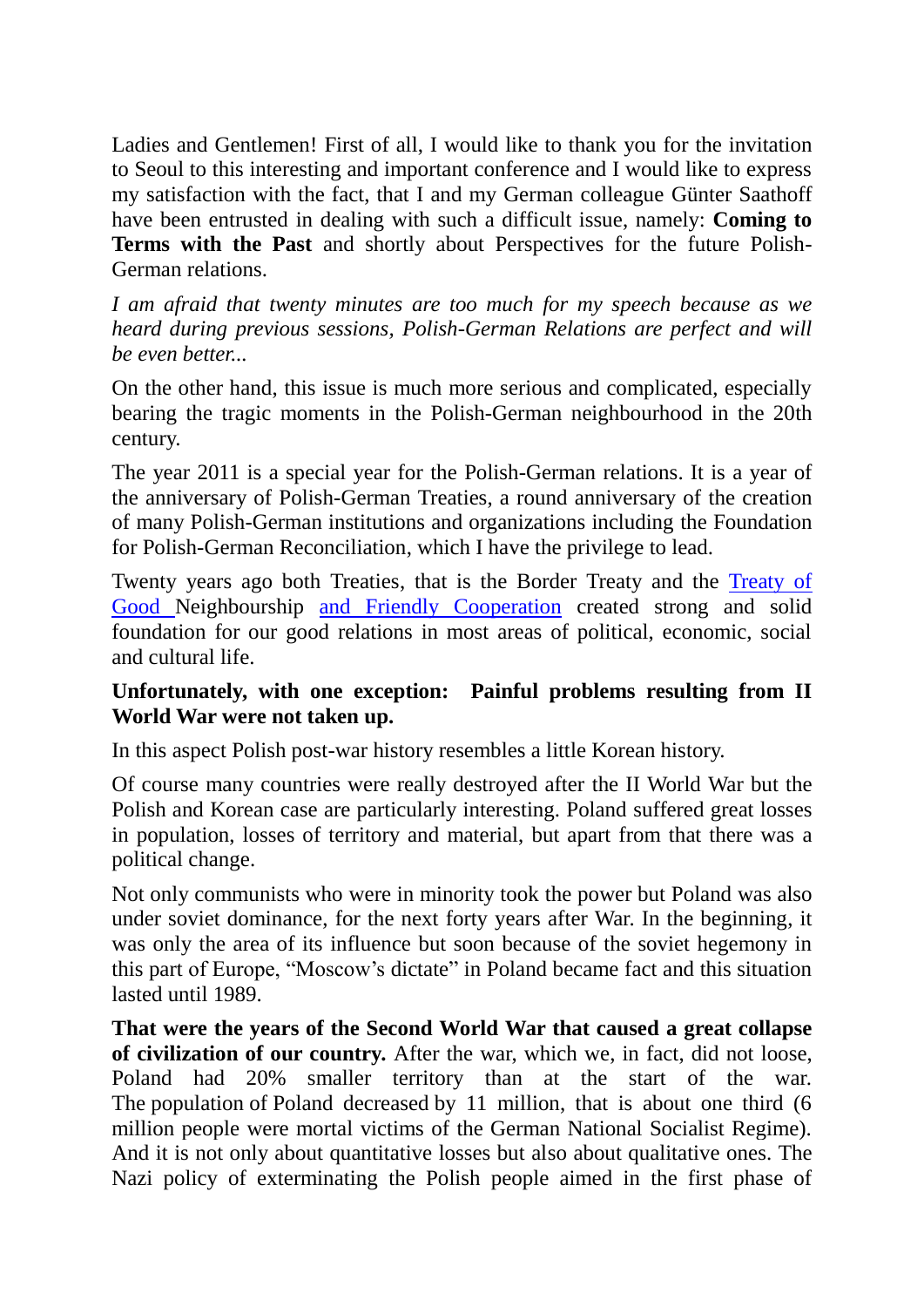occupation not at the elimination of the polish Jews, but at the elimination of Poland"s leadership class, Polish intelligentsia. Now, I give one of the most spectacular examples to support this thesis. Under the leadership of Hans Frankappointed by Hitler Governor General, of those parts of Poland that had not been incorporated into the Third Reich, all professors of the Jagiellonian University and other Universities of Crocow were arrested and dispatched to the concentration camps.

Due to a lack of time I will not mention Poland"s enormous economic devastation, planned and systematic destruction and plunder of cultural property and material goods.

Before I move to the exact forecasts and proposals concerning Polish-German relations, please let me explain how Poland and Germany tried to solve these painful issues resulting from the past. I mean issues of compensations and war reparations.

I begin by reminding that the regulations concerning the German compensations after the Second World War have always been disadvantageous for Poland. The Potsdam Agreement about German compensations from September 2<sup>nd</sup>, 1945 stipulates, that ..The Poles were to receive [reparations](http://en.wikipedia.org/wiki/War_reparations) not from Germany itself, but from the [Soviet Union](http://en.wikipedia.org/wiki/Soviet_Union) share of those repatriations". That was a very disadvantageous solution for Poland, because that prevented us from laying a claim to the German State. In practice the situation was even worse. Poland was to obtain fifteen per cent of the Soviet reparation share (later from GDR) and fifteen per cent of industrial devices which were assigned to the USRR from the Western occupation zone. According to archival documents Poland has never obtained reparation in the declared amount. As an interesting fact, I can add that for example in supplies of goods in 1949 two books appeared. The first book – "History of the Communist party of the Soviet Union (Bolsheviks) Short course" in Polish, was in one million copies of the value of 1,8 mln marks. Second book – "The Essential Classics of Marxism-Leninism" in Polish, in five million copies of the value of 8 million marks. Please, try to imagine that these two books constituted almost 10 % of reparation supplies in 1949. For such a "generous" gesture of Soviet Union, Poland obliged itself to supply the USRR annually with coal for a special price that was a tenth part of world prices at that time.

The issue of German compensations looked later much more worse. In the Statement from 23 of August 1953 the government of the People's Republic of Poland decided, under the pressure of Moscow, to resign on the 1st January 1954 from the payment of reparations for Poland towards Germany. *I would like to stress it once again, not only towards recognition at that time from German Democratic Republic but also towards entire Germany.*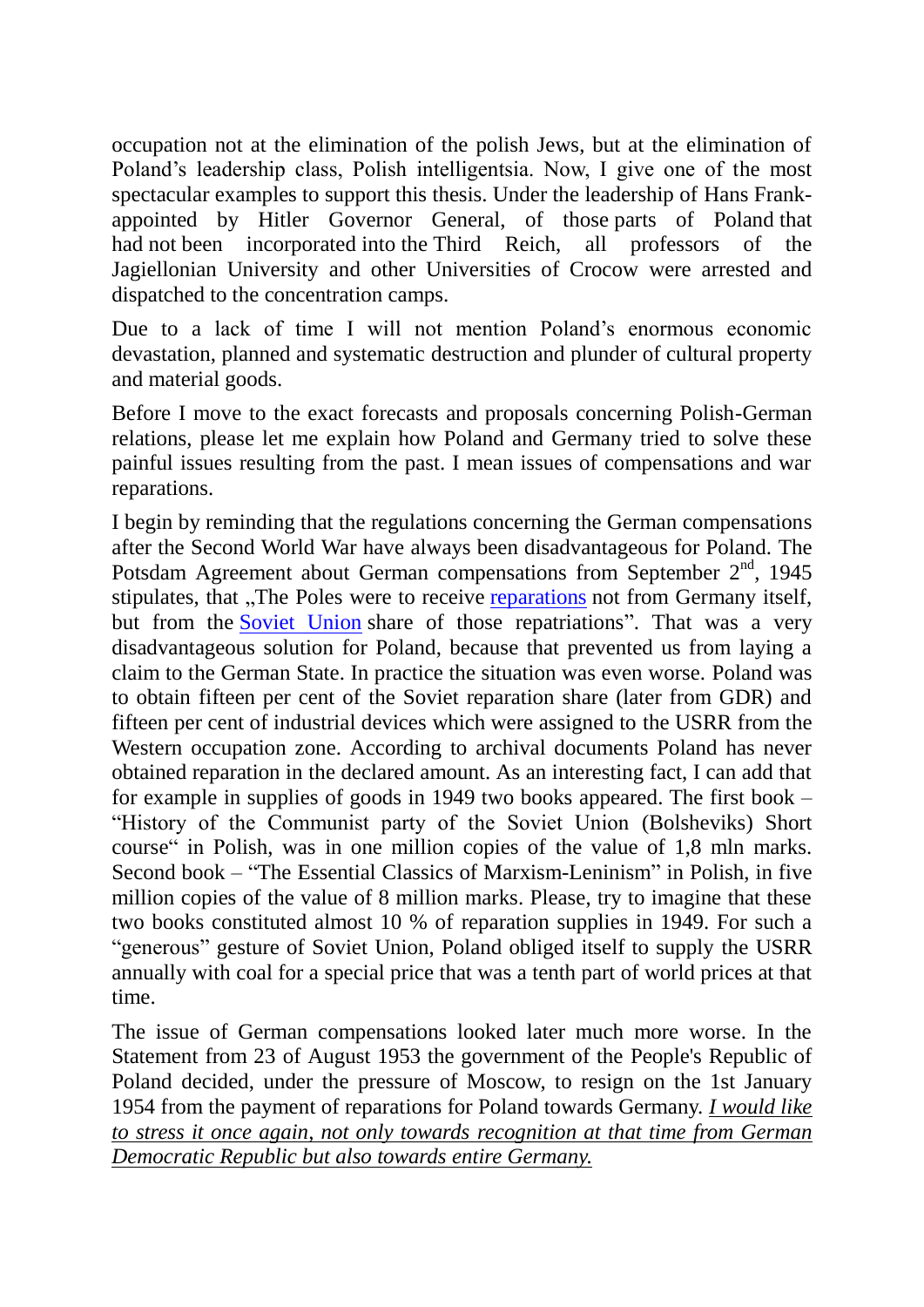The fact, that the Polish victims were not included to the **German Restitution Laws** that were enacted in the 1950s in West Germany, was very unpleasant for Poland. Polish victims living behind the Iron Curtain must have been waiting for any humanitarian help from Germany until the communism was overthrown. With one exception. The group of about 5500 victims of pseudo-medical experiments that were carried out in German concentration camps, received individuals compensations in the 1970s.

Unfortunately the turning point occurred very late, that is after communism in Poland was overthrown and German reunification. After a conclusion of the above-mentioned treaties, the Government of Poland and Government of Germany reached an agreement on taking the needs of the most harmed Nazi victims in account.

The result of this agreement was the establishing of The Foundation for Polish-German Reconciliation. *Mr Jan Krzysztof Bielecki, present at this conference, was then The Prime Minister of Poland.*

*In addition to what Mr. Saathoff mentioned before about the activities of the Foundation "Memory, Responsibility and Future" I would like to add some figures:*

Since the very beginning of our existence, that is from 1992 to 2004 we have paid financial aid, so called ...humanitarian aid" of more than **732 million PLN (over 163 million EUR, over 250 billion won)** to over 700.000 Nazi victims. In the years 2001-2006 the Foundation for Polish-German Reconciliation has paid money that had been obtained from the Foundation "Memory, Responsibility and Future" to over 484.000 people that were entitled to obtain over **3,5 billion PLN (975,5 million EUR, about 1,5 trillion won)**. I would like to add that compensations for forced labour for some beneficiaries were real material aid, especially for prisoners of concentration camps, ghettos or other prisons where conditions were comparable to those in concentration camps. Compensation for this category of victims amounted from about fifteen thousand PLN to twenty five thousand PLN. However, a significant part of victims obtained symbolic payments between two thousand and eight thousand PLN. For example former forced laborers in agriculture, children, prisoners of transit camps etc. It is hard to consider such amount of money as real compensation for their suffering.

*To my great surprise during payments realization, their was my personal experience, that there was a real interest from Korea and Japan. TV crews and newspaper journalists from both of these countries were visiting our Foundation quite regularly. I remember a visit of Korean TV MBC but I also had the opportunity and privilege to present the activity of our Foundation to High Representative of the Prime Minister of Korea, Mr Jung Byung Gyu. I remember*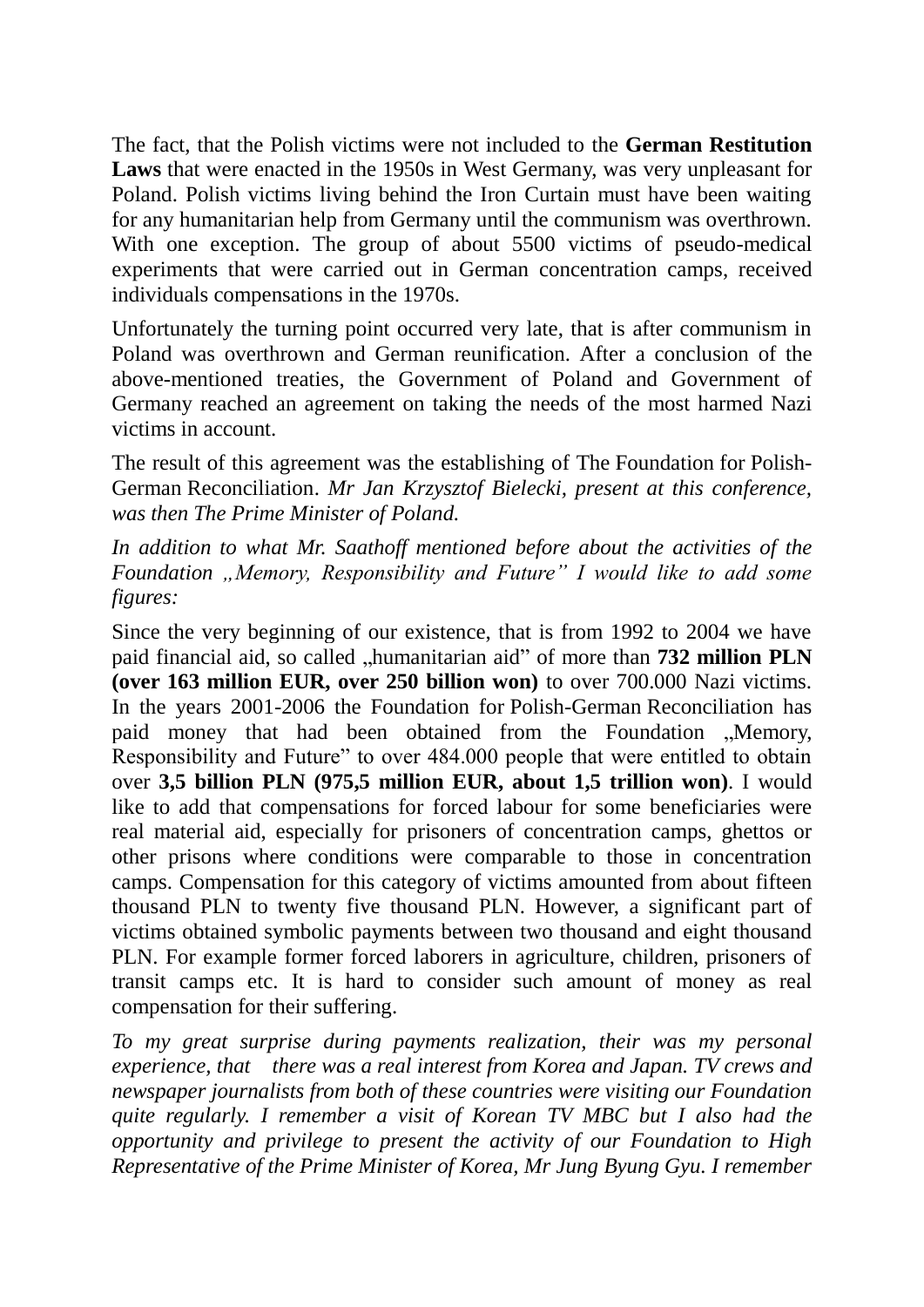*very well a lot of interesting conversations with Koreans, for example on parallels regarding the classification of victims of the Second World War.*

In post-war history, The Federal Republic of Germany has paid out **over 68 billion euros (more then 104 trillion won)** until today, within the compensation politics. The German public opinion is aware of this fact but not that Nazi victims living in Poland were excluded from most of this regulations due to political reasons. Despite the fact that most of the victims lived and still live (relatively the biggest number of victims) in our country and this part of Europe, the direction of German compensation politics was so far different (western countries, the USA, Canada, Israel). It means that the polish victims got only under 3 per cent of the above-mentioned amount of money and felt discriminated and treated in an unjust way. At the same time, the German public opinion is convinced that Polish people benefited and still are benefiting from a great compensation money.

On the other hand, I should mention many different ways in which our foundation, other Polish-German institutions, the German Government and the German public sector help the victims of the Nazi terror. Apart from numerous financial aid programmes, there are educational programmes for young people from Poland and Germany, meetings with the still-living victims and of course volunteering. A lot of volunteers from Poland, Germany, Austria and other countries work with elderly people who have suffered from the Nazi terror. Finally, many German companies, mainly those running business in Poland, are expected to take responsibility and help financially or through other humanitarian projects. However, I would like to stress, that all these activities should be developed all the time, especially the humanitarian and financial help should be improved, not only on the bilateral, but also on the European level.

Getting back to the contemporary matters I would like to tell you about a few important elements that affect, and certainly always will, our relations.

I. First of all, we are witnessing a real turning point. Not only Poland, but also Germany is transforming. Inner and foreign politics in both countries are changing. It is obvious that Germany is extremely important for the EU and the rest of the world. The German economy is the fourth economy of the world, and the first in Europe. Also, it is politically the strongest one in the EU.

All that has a tremendous influence on the Polish-German relations.

Similarly to numerous experts, I am of the opinion that we have just entered a completely new era in our relations. The former asymmetry is disappearing and Poland is becoming an equal partner for Germany. That is a real cause for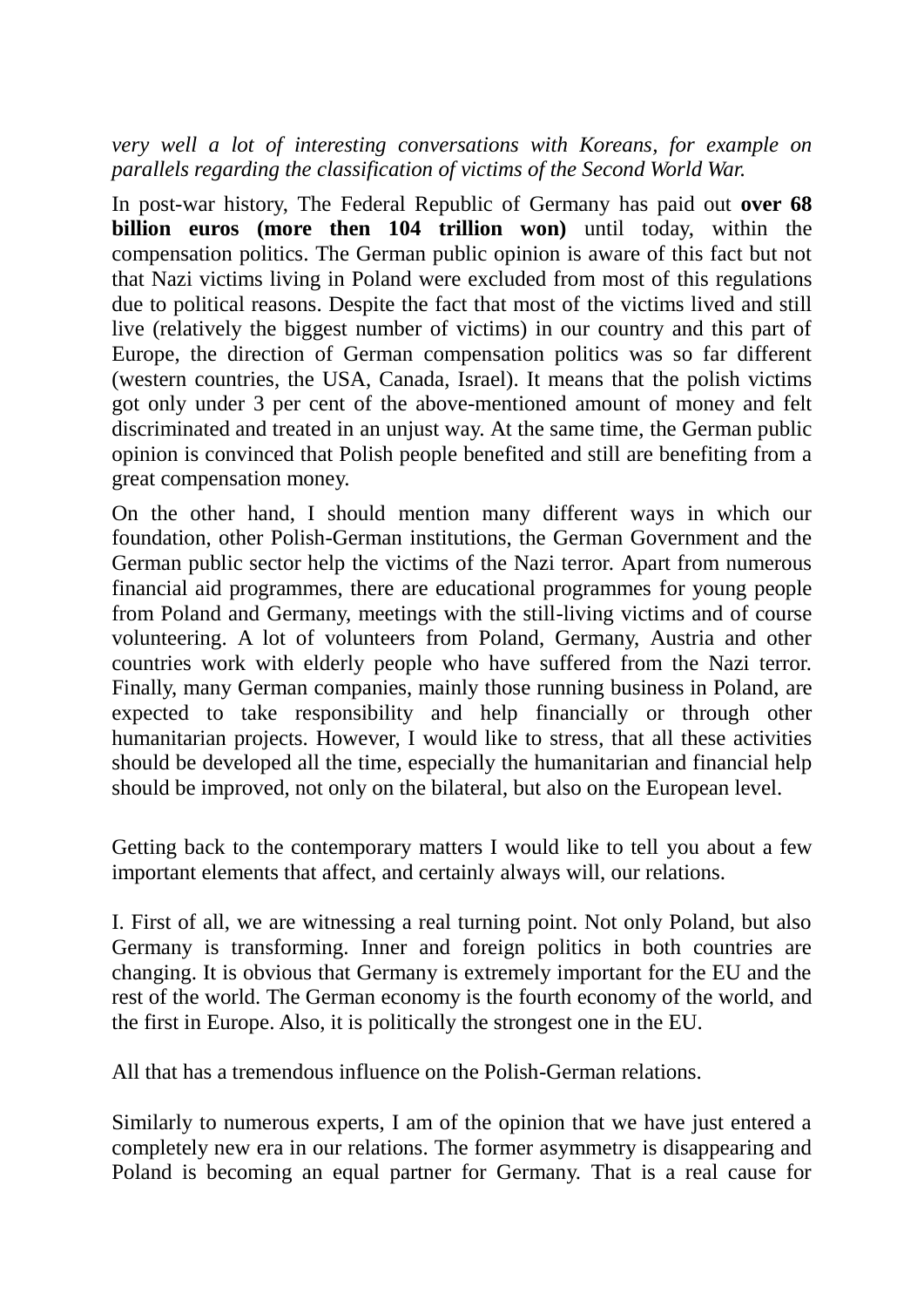## optimism.

Our Minister of Foreign Affairs, Radosław Sikorski, just as many other Polish politicians, admits that **Poland and Germany share the same political goals as well as democratic values**.

The co-operation between the contemporary Poland and Germany has never been better. Germany is the largest trade partner of Poland. **The trade exchange is rising: the Polish export to Germany in 2010 was of almost 31 billion euros (47,5 trillion won)**, that are 5 billion more than in 2007, before the global crisis. **Our trade exchange with Germany is bigger than that of Germany**  with Russia. There are 600 unions of twin towns in Poland and Germany. 700 German economic entities invested 25 billion euros (38,3 trillion won) in Poland, whereas Polish companies, 1 billion euros (over 1,5 trillion won) in Germany. We were very happy to notice a ground breaking quote of Polish investments in the first half of 2011 behind our western border  $-600$  million euros (over 920 billion won).

Some experts emphasize that the situation above does not result from a good cooperation between governments and institutions or the youth exchange, but from the fact that Poland's international position is getting stronger. That means that the Polish administration, diplomacy and EU politics are becoming better. We are effectively learning, mainly from Germany, how to negotiate, what rhetoric to use, how to build political coalitions and persuade other countries to our ideas. That was especially visible in situations such as initiating the Eastern Partnership or creating the coalition around the  $CO<sub>2</sub>$  certificates.

Last but not least, Poland has tackled the first wave of the global crisis, its economy is getting stronger. I hope we are starting to perceive ourselves as an important partner for Germany, which will surely improve our relations.

As to particular projects, I think we could co-operate as two countries interested mainly in shaping the eastern politics of the EU, because political and economic transformation in the eastern countries is beneficial for both, Germany and Poland. *And eastern countries are not the only members of the Eastern Partnership, but also Russia.* Poland and Germany could offer many enterprises within the Eastern Partnership. Common projects can be a chance for us to show good practices and initiatives, which succeeded in our countries, concerning three fields: civil society, public administration and infrastructure.

**What still needs to be done and relates to the future generations is the**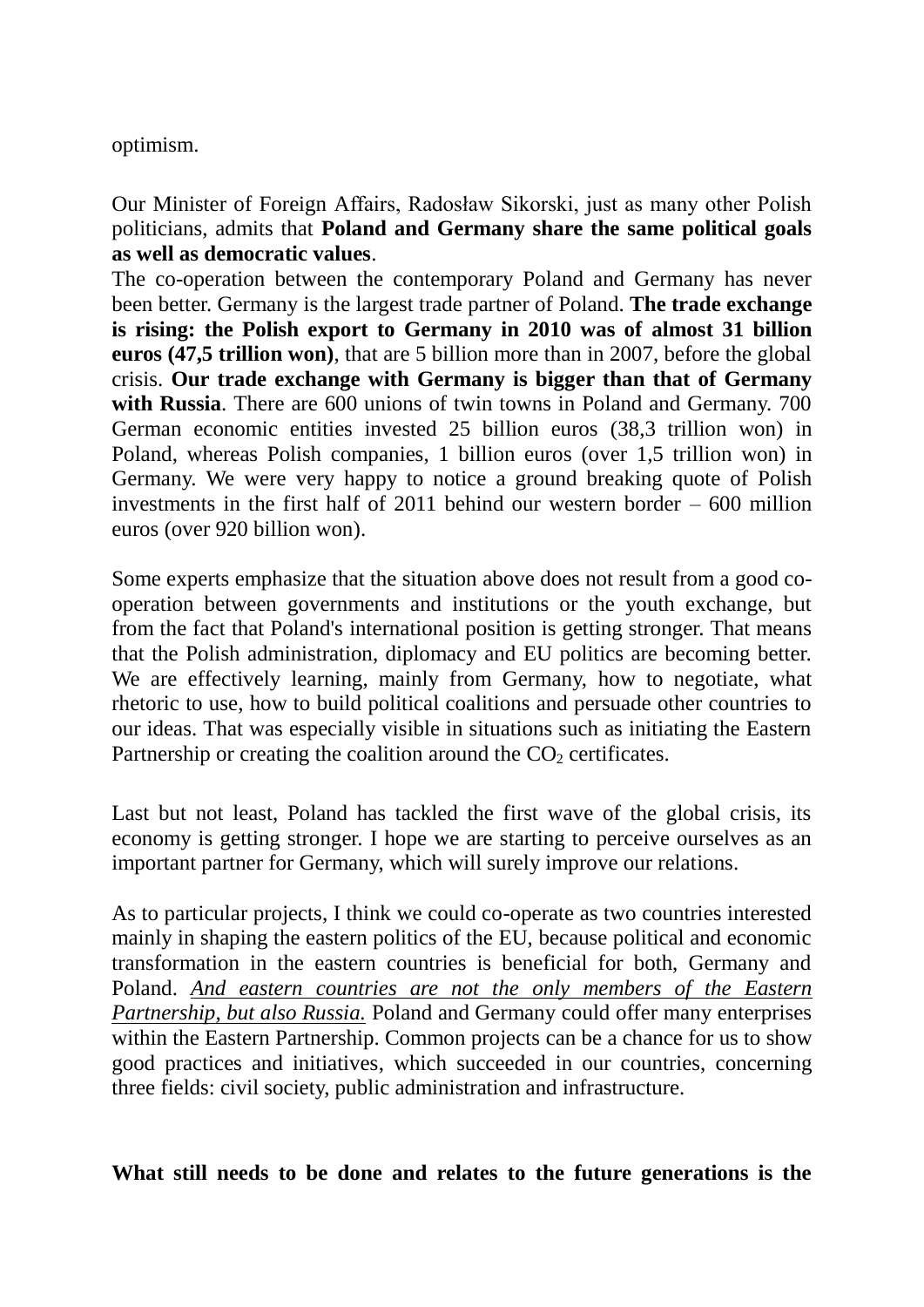**student exchange**. The youth exchange between Germany and Poland has been truly successful thanks to the Polish-German Youth Cooperation (Jugendwerk). Over 2 million young Poles and Germans have met since the start of the programme in 1991.

Therefore it is hard to understand that only 8.5 thousand students from Poland (whose population is of 38 million people) study at German universities and less than 600 students from Germany study at Polish universities. And Germany has a population of more than 80 million. We should really improve those figures.

II. There are also elements which have a negative effect on the Polish-German relations. They are, and will be in the nearest future, the object of many consultations and explanations :

- first of all there is the matter of energy and natural resources, which concern the energy security of Poland. Germans living near the Polish border fear the nuclear power plants which are planned be built in Poland. Many German regional politicians demand that Warsaw should change its nuclear plans.
- The next difficult question is the construction of the Russian-German gas pipeline – Nord Stream. Poland was against this investment from the beginning on, because the Nord Stream had no economic justification and was ecologically dangerous for the Baltic Sea. Our country presented many alternative projects, which considered Polish participation. Unfortunately, they were not accepted. In 2006, Radosław Sikorski, the former Defence Minister, and the contemporary Minister of Foreign Affairs, compared Nord Stream plans to the Molotov-Ribbentrop pact.
- There is also an arguable matter of the German expellees  $-$  the German citizens who had to leave the area of Poland after the Second World War and who nowadays claim damages from the Polish state. Also, there is the problem of neo-Nazi activity in Germany.

Ladies and Gentlemen, summing up my a bit longish speech, I want to come back to the idea, I mentioned in the beginning. Poland and Germany are dealing well with their history. The Polish-German relations are good and they are heading in the right direction. And if our states, our societies as well as the different Polish-German institutions and organisations can complete the ambitious plan called ''The programme of the cooperation accepted by the governments of Poland and Germany to celebrate the 20<sup>th</sup> anniversary of the Treaty of Good Neighbourhood and Friendly Cooperation'', we can be calm about the common future. I hope that no problems faced on our way will